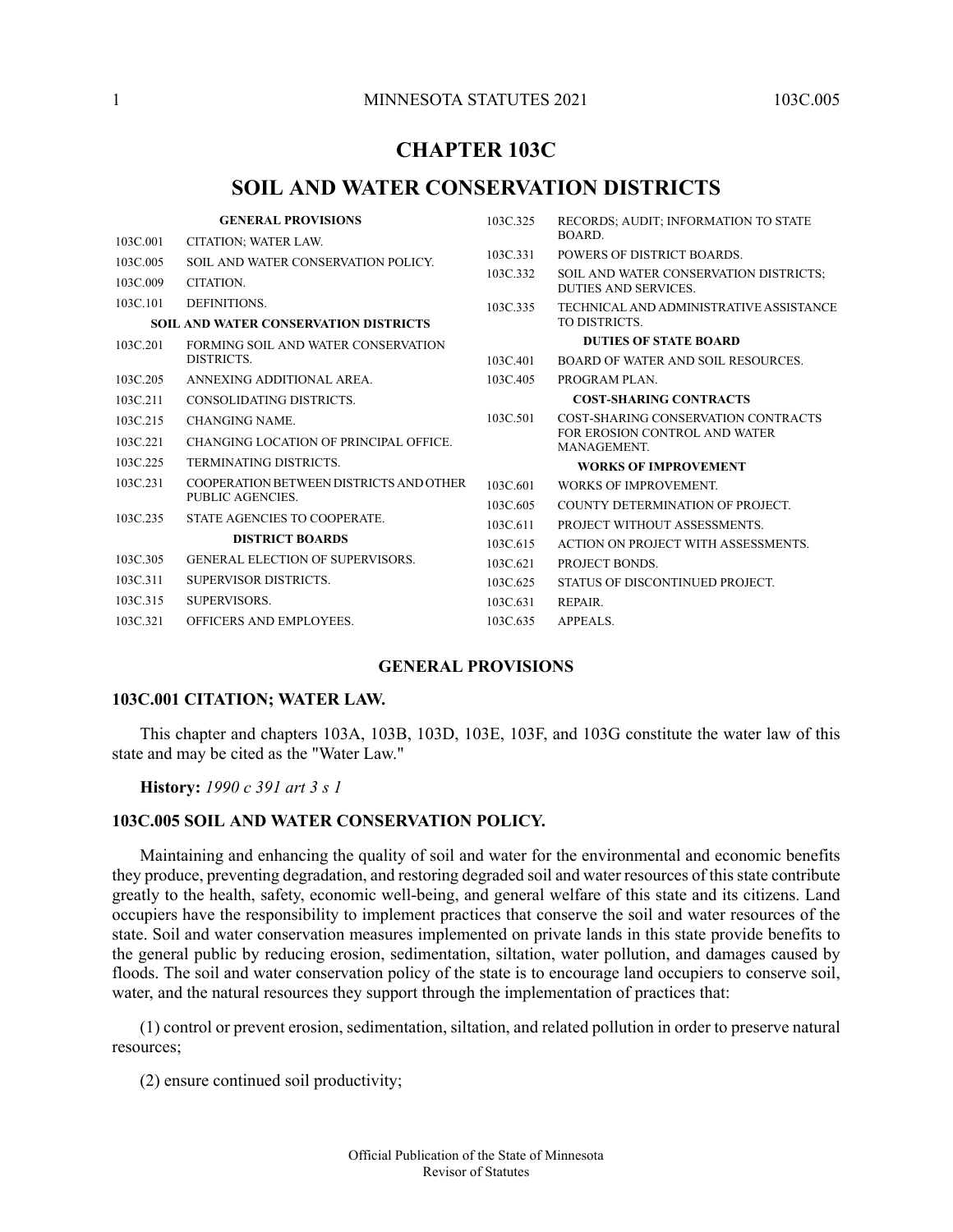(3) protect water quality;

(4) prevent impairment of dams and reservoirs;

(5) reduce damages caused by floods;

(6) preserve wildlife;

(7) protect the tax base; and

<span id="page-1-0"></span>(8) protect public lands and waters.

**History:** *1990 c 391 art 3 s 2; 2003 c 104 s 2*

### <span id="page-1-1"></span>**103C.009 CITATION.**

This chapter may be cited as the "Soil and Water Conservation District Law."

**History:** *1990 c 391 art 3 s 3*

#### **103C.101 DEFINITIONS.**

Subdivision 1. **Applicability.** The definitions in this section apply to this chapter.

Subd. 2. **Appropriate agencies.** "Appropriate agencies" means local, state, or federal agencies that possess expertise, involvement, or authority concerning the use and development of land and water resources, but does not include districts or the state board.

Subd. 3. **District.** "District" means a soil and water conservation district.

Subd. 4. **District board.** "District board" means the board of supervisors of a soil and water conservation district.

Subd. 5. **Due notice.** "Due notice" means notice published at least twice, with an interval of at least seven days between the two publication dates, in a legal newspaper, and by posting at three conspicuous places within an appropriate area. Posting must include, if possible, posting at public places where it is customary to post notices concerning county or municipal affairs. A hearing held pursuant to a notice at the time and place designated in the notice may be adjourned, from time to time, without renewing the notice for the adjourned dates.

Subd. 6. **Federal.** "Federal" means the United States, the Natural Resources Conservation Service of the United States Department of Agriculture, and agencies or instrumentalities, corporate or otherwise, of the United States.

Subd. 7. **Government.** "Government" meansthe state or the United States, or an agency or instrumentality of the state or the United States.

Subd. 8. **Land occupier.** "Land occupier" means a person, corporation, or legal entity that holds title to or is in possession of land within a district as an owner, lessee, tenant, or otherwise.

Subd. 9. **Nominating petition.** "Nominating petition" means a petition filed under section 103C.305, subdivision 2, to nominate candidates for the office of supervisor.

Subd. 9a. **Resident owner.** "Resident owner" has the meaning given in section 103D.011, subdivision 25.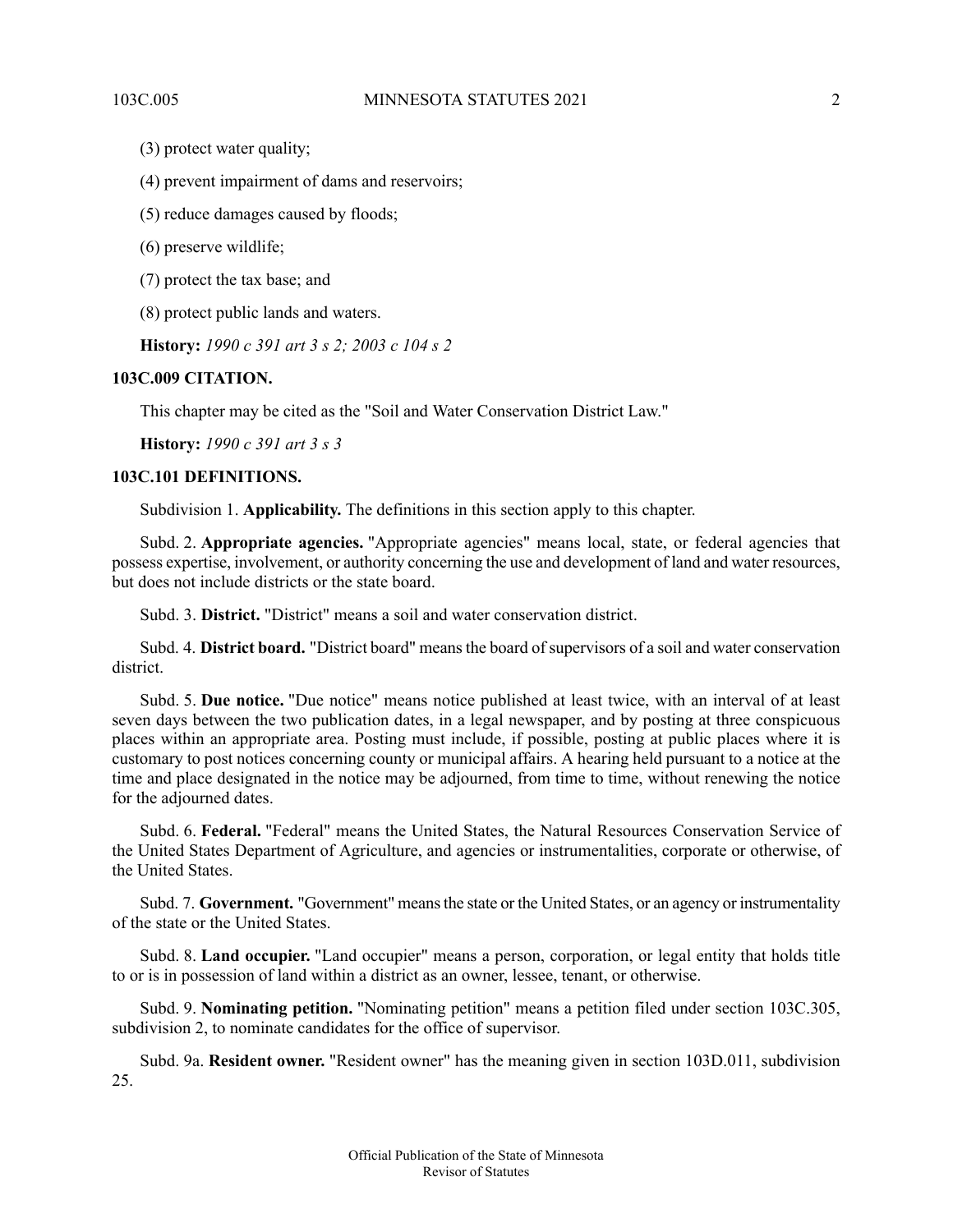Subd. 10. **Soil and water conservation district.** "Soil and water conservation district" means a governmental subdivision organized under this chapter.

Subd. 10a. **Soil health.** "Soil health" means the continued capacity of soil to function as a vital living system that sustains plants, animals, and humans. Indicators of soil health include water infiltration capacity; organic matter content; water holding capacity; biological capacity to break down plant residue and other substances and to maintain soil aggregation; nutrient sequestration and cycling capacity; carbon sequestration; and soil resistance.

Subd. 11. **State agency.** "State agency" means a political subdivision, agency, or instrumentality, corporate or otherwise, of the state.

Subd. 12. **State board.** "State board" means the Board of Water and Soil Resources.

Subd. 13. **Supervisor.** "Supervisor" means a member of a district board.

Subd. 14. **Watershed project.** "Watershed project" means a project that is approved and authorized to be carried out by the district in a watershed area in accordance with a watershed work plan.

Subd. 15. **Watershed work plan.** "Watershed work plan" means a plan for constructing works of improvement in a watershed area, including structural and land treatment measures for flood prevention or the conservation, development, utilization, and disposal of water that is developed by the district, with or without federal assistance.

<span id="page-2-1"></span><span id="page-2-0"></span>**History:** *1990 c 391 art 3 s 4; 2003 c 104 s 3-5; 1Sp2015 c 2 art 2 s 13*

### **SOIL AND WATER CONSERVATION DISTRICTS**

### **103C.201 FORMING SOIL AND WATER CONSERVATION DISTRICTS.**

Subdivision 1. **Petition.** (a) A petition must be signed by at least 50 resident owners in an area proposed to be organized into a district and filed with the state board requesting that a soil and water conservation district be organized to function in the area described in the petition. The petition must state:

(1) the proposed name of the district;

(2) that there is need, in the interest of the public health, safety, and welfare, for a district in the described area;

(3) a description of the area proposed to be organized as a district, which need not be by metes and bounds or legal subdivision, but may be by general description that identifies the area;

(4) a request that the state board define the boundaries for the district;

(5) a request for a referendum to be held in the defined territory on the question of the creation of a district in the territory; and

(6) a request by the state board to determine that a district be established.

(b) If more than one petition is filed covering parts of the same area, the state board may consolidate the petitions.

Subd. 2. **Hearings.** (a) By 30 days after a petition has been filed with the state board, the state board may give due notice of a proposed hearing, to be held by the state board or a designated agent, on: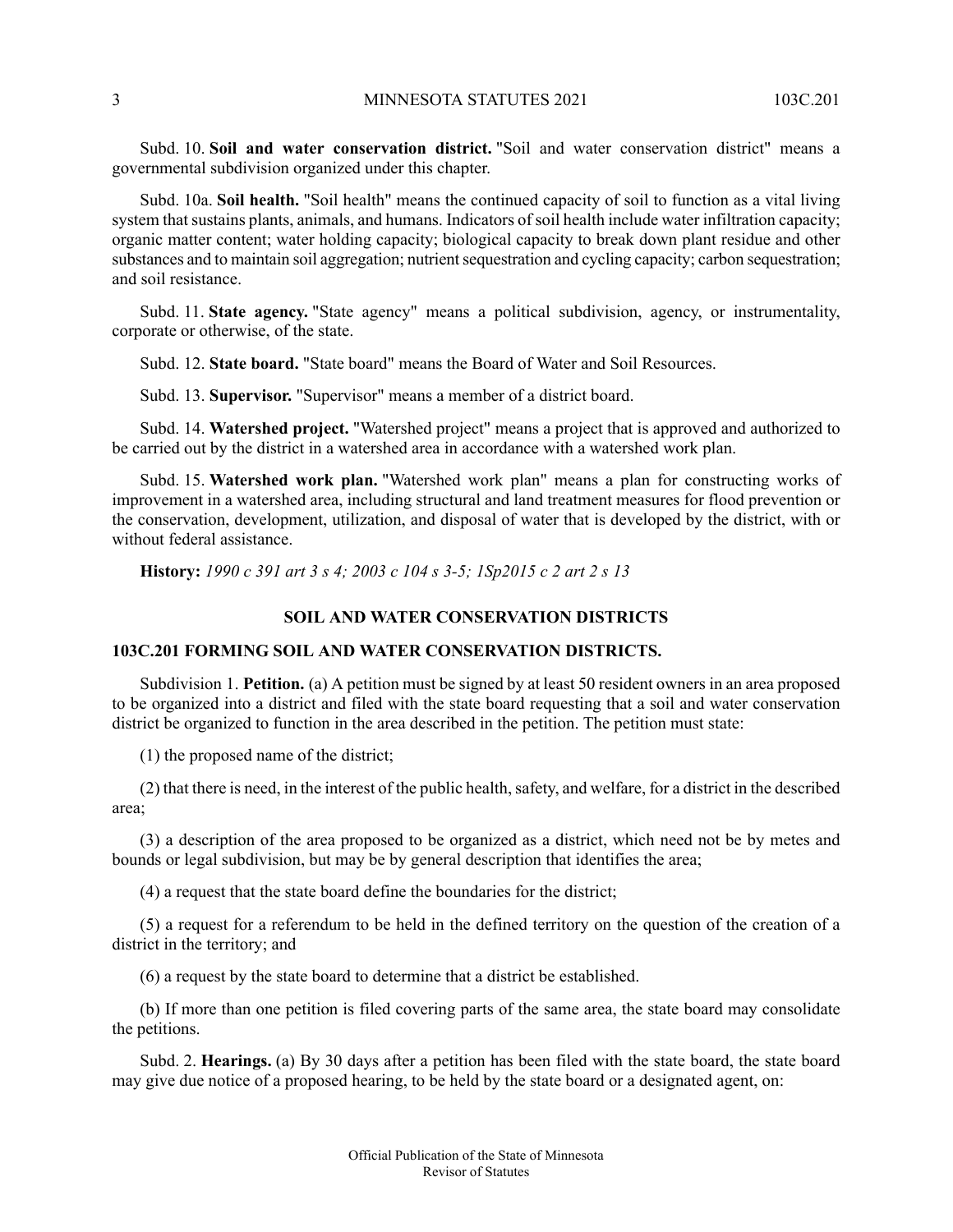(1) the question of the desirability and necessity, in the interest of the public health, safety, and welfare, for the establishment of a district;

(2) the appropriate boundaries of the district;

(3) the propriety of the petition and other proceedings taken under this section; and

 $(4)$  other questions relevant to clauses  $(1)$ ,  $(2)$ , and  $(3)$ .

(b) Residents in the area described in the petition and in the area considered for addition to the described area and other interested parties may attend the hearing and be heard. If after a hearing, the state board determines it may be desirable to include in the proposed district area outside the area where notice of the hearing was given, the hearing must be adjourned and due notice of the continued hearing must be given throughout the entire area considered for inclusion in the district, and the continued hearing held.

Subd. 3. **Considerations for establishing district.** (a) After the hearing is complete, if the state board determines, on the information presented at the hearing and other relevant information, that there is a need, in the interest of the public health, safety, and welfare, for a district to function in the area considered at the hearing, the state board shall make and record the determination and define the district boundaries by metes and bounds or by legal subdivisions. In making the determination and in defining the boundaries, the state board shall consider the public policy in section 103A.206, and:

(1) the topography of the area considered and of the state;

(2) the composition of its soils;

(3) the distribution of erosion;

(4) the prevailing land use practices;

(5) the desirability and necessity of including within the boundaries the particular lands under consideration;

(6) the benefits the lands may receive from being included;

(7) the relation of the proposed area to existing watersheds and agricultural regions and other soil and water conservation districts organized or proposed for organization; and

(8) other relevant physical, geographical, and economic factors.

(b) The area included in a district need not be contiguous.

Subd. 4. **Petition denial.** (a) If the state board determines, after the hearing and consideration of the information, that there is not a need for a district to function in the area, the state board must make and record the determination and deny the petition.

(b) Subsequent petitions to establish a district in substantially the same area may not be filed until six months after the date of the denial of a petition.

Subd. 5. **Referendum to establish district.** (a) After the state board has made and recorded a determination that there is a need for a district in a particular area and has defined the boundaries, the state board shall consider whether the operation of a district within the boundaries is administratively feasible. To assist the state board to determine the feasibility, the state board shall schedule the referendum at the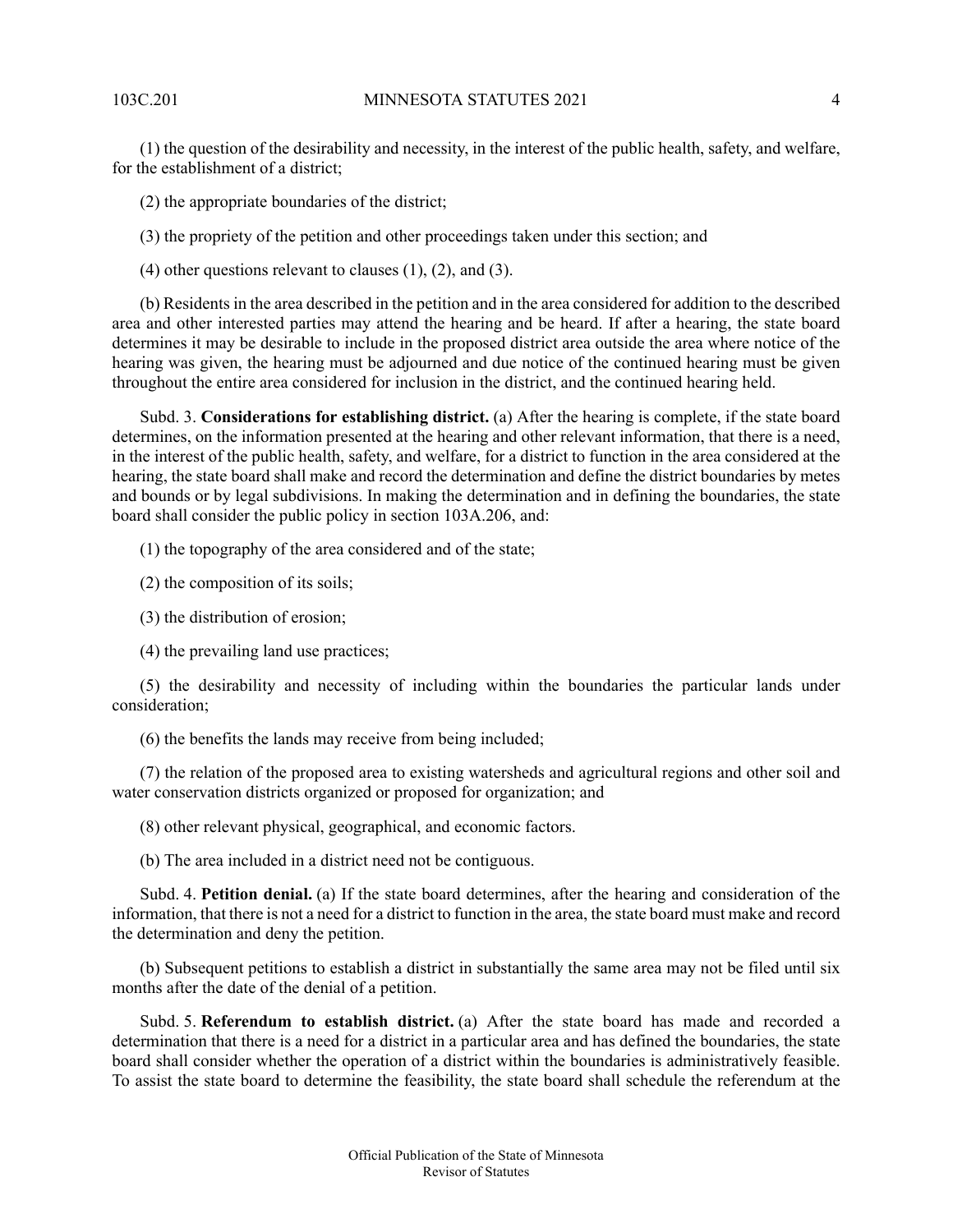next general election and shall cooperate with county election officials to accomplish the election in the most expedient manner.

(b) The question shall be submitted by ballots with:

(1) the words printed "For creation of a soil and water conservation district of the lands described below in the county (or counties) of ........... and .........." and "Against establishment of a soil and water conservation district of the lands described below in the county (or counties) of ........ and ........";

(2) a square before each proposition and a direction to insert an X mark in the square before one proposition or the other as the voter may favor or oppose establishment of the district; and

(3) the boundaries of the proposed district.

(c) Only eligible votersresiding within the boundaries of the proposed district may vote in the referendum.

Subd. 6. **Hearing and referendum.** The state board shall pay the expenses for the notices and the conduct of the hearing. The state board shall schedule the referendum at the next general election and shall cooperate with county election officials to accomplish the election in the most expedient manner. Informalities in the conduct of a referendum or in a matter related to it do not invalidate the referendum or its result if notice of it has been given substantially as provided by this section and the referendum has been fairly conducted.

Subd. 7. **Determination after referendum.** (a) The state board shall publish the result of the referendum and then determine whether the operation of a district in the defined boundaries is administratively feasible. In making the determination, the state board must consider the policy in section 103A.206, and:

(1) the attitudes of the land occupiers in the defined boundaries;

(2) the number of eligible voters who voted in the referendum;

(3) the proportion of the votes cast in the referendum in favor of establishing the district to the total number of votes cast;

(4) the approximate wealth and income of the land occupiers of the proposed district;

(5) the probable expense of carrying on erosion-control operations and related water quality improvements within the district; and

(6) other relevant economic and social factors. The state board may not determine that the operation of the proposed district within the defined boundaries is administratively feasible unless a majority of the votes cast in the referendum on establishment of the district have been cast in favor of establishing the district.

(b) If the state board determines that the operation of the district is not administratively feasible, the state board shall record the determination and deny the petition. Six months after the date of entry of a determination by the state board that operation of a proposed district is not administratively feasible, a new petition may be filed and a new proceeding started.

(c) If the state board determines that the operation of the district is administratively feasible, it shall record the determination and proceed with the establishment and organization of the district.

Subd. 8. **Application by supervisors to secretary of state.** (a) The district shall be a governmental subdivision of this state and a public body corporate and politic after the actions in this subdivision are taken.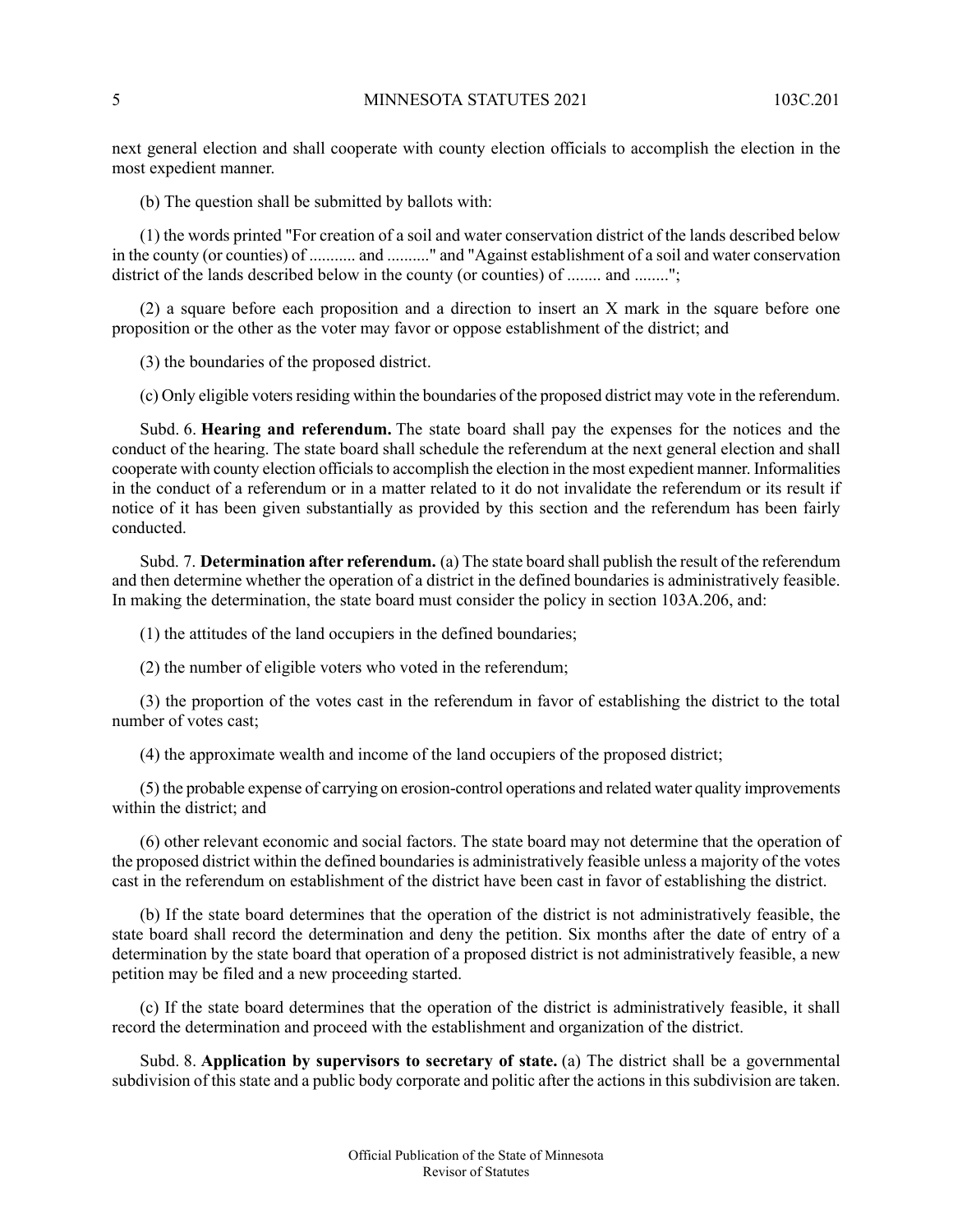103C.201 MINNESOTA STATUTES 2021 6

(b) If the state board determines that the operation of the proposed district within the defined boundaries is administratively feasible, the state board must appoint supervisors to act as the district board within 30 days after the district is established. A majority of the supervisors' terms must expire after the next general election following the supervisors' appointments and the remaining supervisors' terms expire after the second general election following the supervisors' appointments.

(c) The appointed supervisors shall sign and present an application to the secretary of state with the following recitals:

(1) a petition for the establishment of a district was filed with the state board;

(2) the proper proceedings were taken relating to the petition;

(3) the application is being filed to complete the organization of the district as a governmental subdivision and a public body, corporate or politic;

(4) the state board has appointed the signers as supervisors;

(5) the name and official residence of each supervisor, with a certified copy of the supervisor's appointment;

(6) the term of office of each supervisor;

(7) the name proposed for the district; and

(8) the location of the principal office of the district board.

(d) The application shall be subscribed and sworn to by each supervisor before an officer authorized by state law to take oaths. The officer shall certify upon the application that the officer has personal knowledge of the supervisors, that they are the supervisors named in the application, and that each supervisor hassigned the application in the officer's presence.

Subd. 9. **Certified statement of state board.** (a) The application shall be accompanied by a certified statement of recitals by the state board, that:

(1) a petition was filed, notice issued, and hearing held;

(2) the state board determined that there is need, in the interest of the public health, safety, and welfare, for a district to function in the proposed area;

(3) the state board defined the district's boundaries;

(4) notice was given and a referendum held on the question of establishing a district;

(5) a majority of the votes cast in the referendum were in favor of establishing a district; and

(6) after the referendum the state board determined that the operation of the proposed district is administratively feasible.

(b) The certified statement shall prescribe the boundaries of the district as defined by the state board.

Subd. 10. **Secretary of state's certificate.** (a) The secretary of state shall examine the application of the supervisors and certified statement of the state board and, on finding that the name proposed for the district is not identical to the name of another district in the state, and is not so similar as to lead to confusion or uncertainty, the secretary of state shall receive, file, and record the application and statement.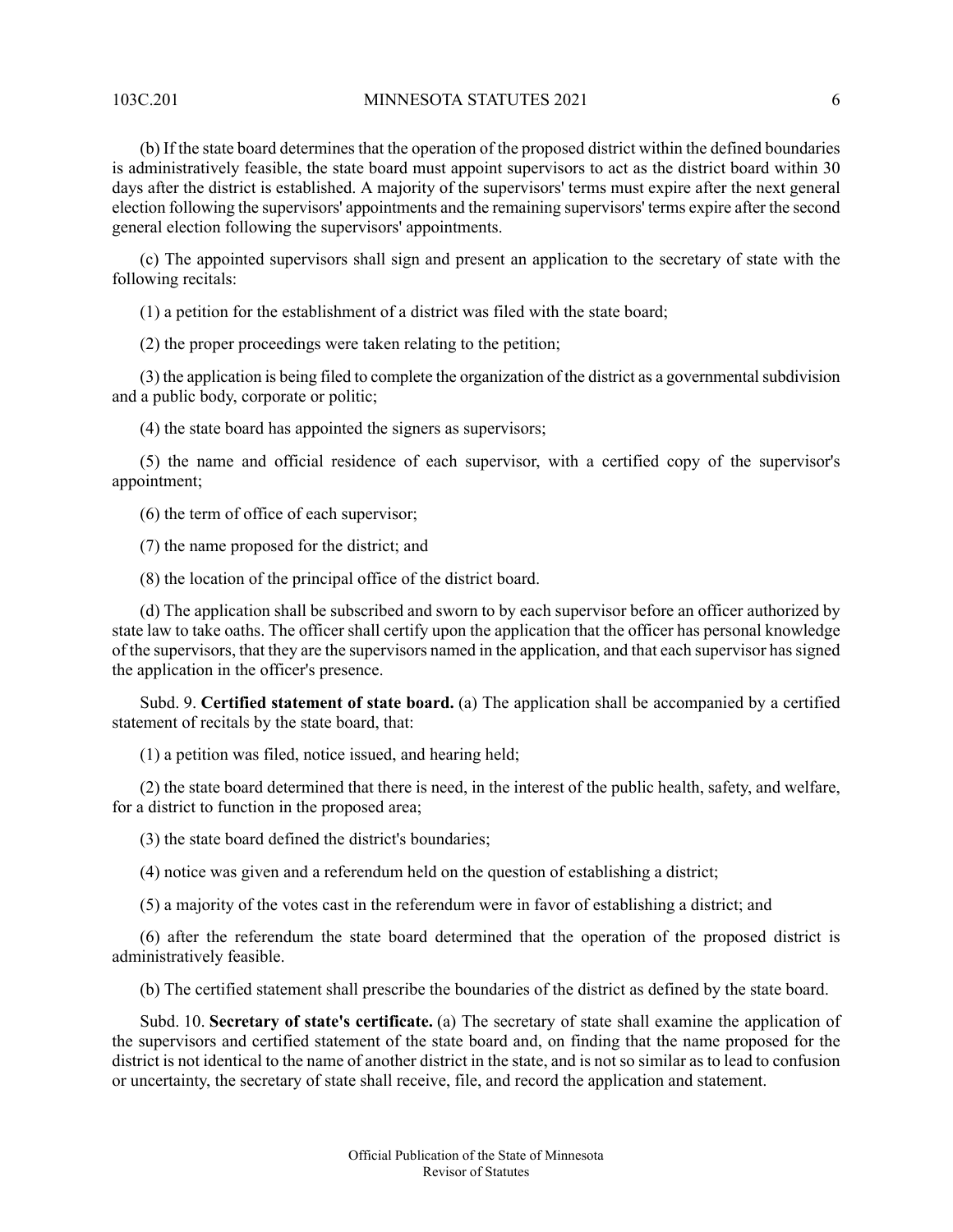#### 7 MINNESOTA STATUTES 2021 103C.211

(b) If the secretary of state finds that the name proposed for the district is identical with the name of another district, or so similar as to lead to confusion and uncertainty, the secretary of state shall certify the fact to the state board. The state board shall submit to the secretary of state a new name for the district that does not have the defect. Upon receipt of a new name, free of defect, the secretary of state shall record the application and statement, with the new name.

(c) After the application and statement have been made, filed, and recorded, the district is a governmental subdivision of the state.

(d) The secretary of state shall issue to the supervisors a certificate, under the seal of the state, of the organization of the district and record the certificate with the application and statement.

(e) The boundaries of the district consist of the area determined by the state board but may not include area in another district. The area of a home rule charter or statutory city within the boundaries of a district is included in the district. If there is a question of whether an area is within or outside of a district, the state board shall determine whether the area of a city is included.

Subd. 11. **Certificate of organization as evidence.** In a suit, action, or proceeding involving the validity of, enforcement of, or relating to, a contract, proceeding, or action of a district, the district is considered to have been established in accordance with this section upon proof of the issuance of the certificate by the secretary of state. A copy of the certificate, certified by the secretary of state, is admissible in evidence in the suit, action, or proceeding and is proof of its filing and contents.

<span id="page-6-0"></span>**History:** *1990 c 391 art 3 s 5; 2003 c 104 s 6-11; 2020 c 83 art 1 s 16*

### **103C.205 ANNEXING ADDITIONAL AREA.**

(a) Resident owners may file a petition to include additional area within an existing district with the state board. The procedure for a petition to establish a district shall be followed on a petition to include additional area. The state board shall prescribe the form for the petition, which shall be as nearly as possible in the form for a petition to organize a district.

(b) If the petition for an area proposed for inclusion is signed by a majority of the resident owners in the area, a referendum need not be held.

(c) In a referendum to include additional area, all eligible voters within the proposed additional area may vote.

<span id="page-6-1"></span>(d) It is not necessary to obtain the consent of the fee owners within the district before the additional area is annexed to a district.

**History:** *1990 c 391 art 3 s 6; 2003 c 104 s 12*

#### **103C.211 CONSOLIDATING DISTRICTS.**

(a) One or more districts may petition the state board for a consolidation. The state board shall take action on the petition if signed by a majority of the supervisors of each of the affected districts.

(b) The petition must:

(1) describe with particularity the change requested, the territory affected, and the reasonsfor the change;

(2) illustrate that the change is consistent with the purpose and requirements of sections 103C.201 to 103C.335;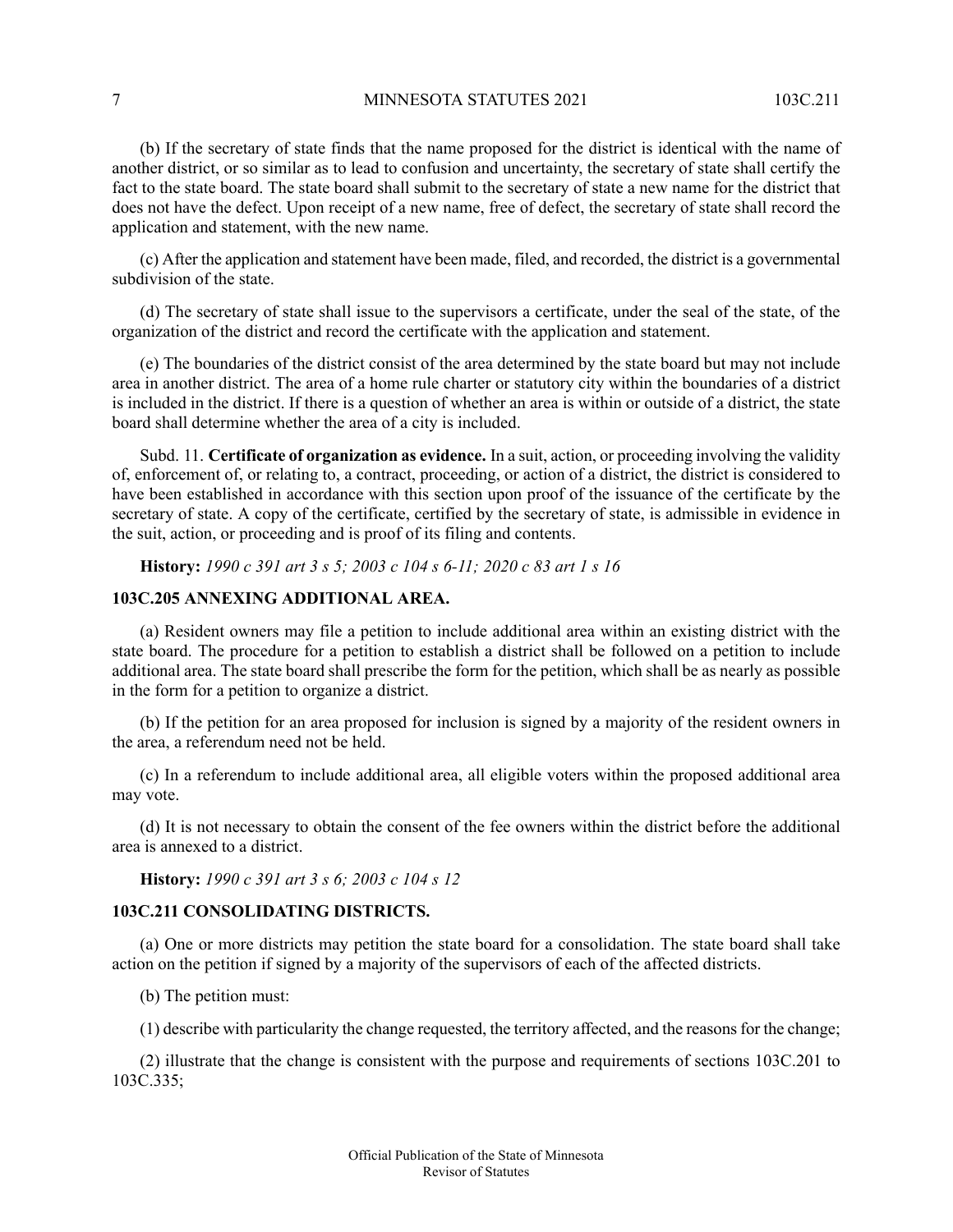(3) identify the proposed name for the consolidated district;

(4) identify the location of the principal office of the consolidated district;

(5) identify potential changes to supervisor districts;

(6) identify changes in supervisors that would result from the proposed consolidation;

(7) provide a list of nominees for vacant supervisor positions; and

(8) be accompanied by resolutions of support signed by each district board affected by the change.

(c) Upon the filing of a valid petition, the state board shall give notice that the petition has been filed. The notice must:

(1) be made by publication in a legal newspaper in each county affected by the petition;

(2) be made by mail to the auditor of each county affected by the petition;

(3) describe the actions proposed by the petition;

(4) invite written comments on the petition for the consideration by the state board;

(5) state that a person who objects to the actions proposed in the petition may submit a written request for hearing to the state board within 30 days of the last publication of the notice under this paragraph. The request must contain 25 or more signatures from resident owners residing in the affected districts; and

(6) state that if a timely request for hearing is not received, the state board may make a decision on the petition at a future meeting of the state board.

(d) If one or more timely requests for hearing are received, the state board must hold a hearing on the petition.

(e) The state board must establish the proposed consolidation, by order, if the board determines the consolidation promotes public health and welfare and the proposed consolidation would advance the purposes of this chapter.

(f) When districts are consolidated, the corporate existence and terms of office of the officers of the old districts expire upon the issuance and recording by the secretary of state of a certificate of organization of the new district. Upon consolidation, the rights, assets, and liabilities of the consolidating districts shall be assumed by the consolidated district.

 $(g)$  If nomination districts are changed, the state board shall appoint supervisors to fill vacancies resulting from the consolidation within 30 days after the action is taken. A majority of the supervisors' terms must expire after the next general election following their appointments and the remaining supervisors' terms must expire after the second general election following their appointments.

<span id="page-7-0"></span>(h) No sooner than two years after the date of consolidation, the affected districts may petition the state board to have the action reversed through the same procedure outlined in paragraphs (a) to (f). When a consolidation is reversed, the state board shall order the appointments and distribution or transfer of assets and liabilities.

**History:** *1990 c 391 art 3 s 7; 2003 c 104 s 13; 2014 c 248 s 7*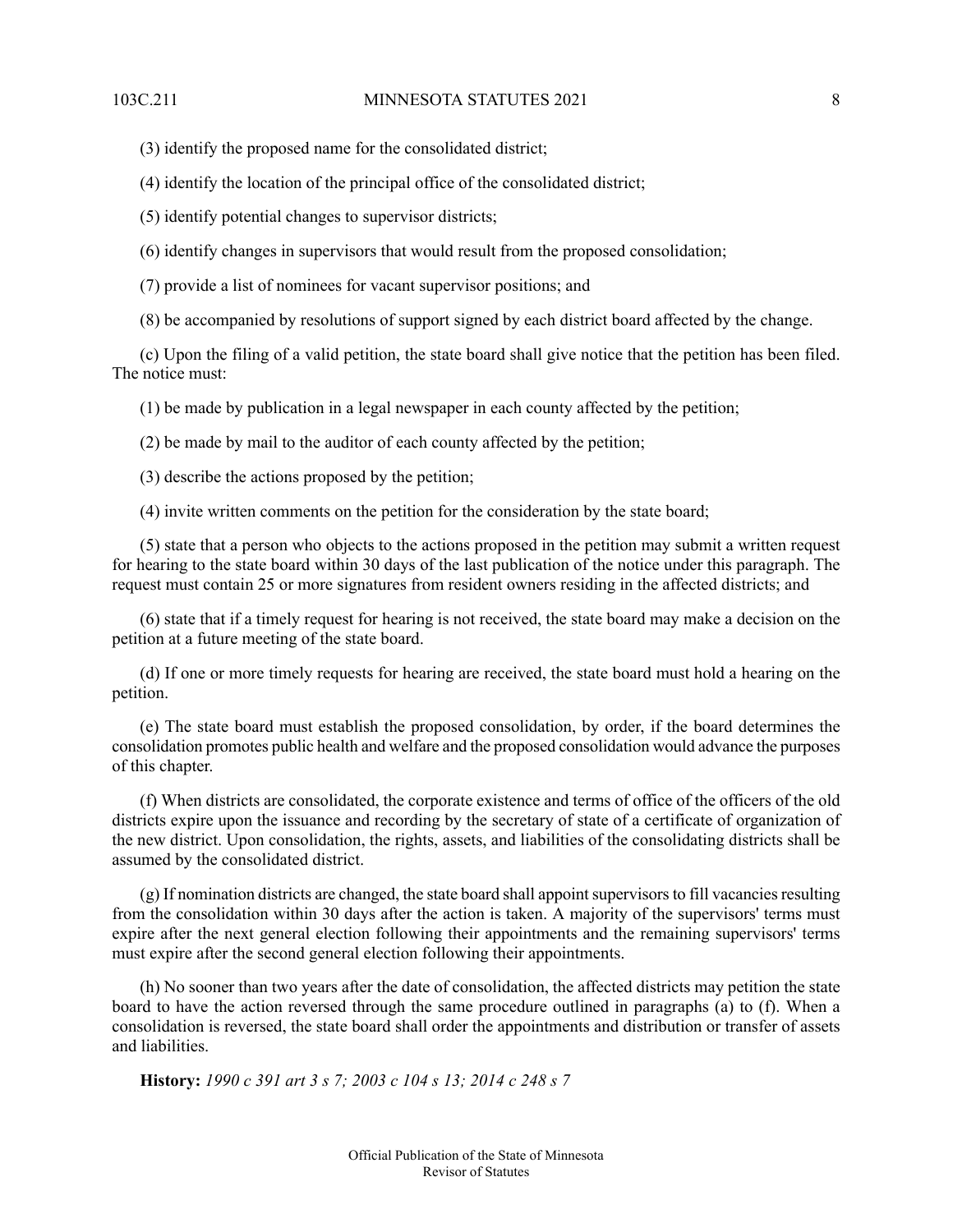#### 9 MINNESOTA STATUTES 2021 103C.225

#### **103C.215 CHANGING NAME.**

The name of a district may be changed with the approval of the state board, after the adoption of a resolution by a majority of the supervisors stating the new name, by filing a certified copy of the resolution with the secretary of state.

<span id="page-8-0"></span>**History:** *1990 c 391 art 3 s 8*

### **103C.221 CHANGING LOCATION OF PRINCIPAL OFFICE.**

The location of the principal office of the district board may be changed with the approval of the state board after the adoption of a resolution by a majority of the district board stating the new location and by filing a certified copy of the resolution with the secretary of state.

<span id="page-8-1"></span>**History:** *1990 c 391 art 3 s 9*

#### **103C.225 TERMINATING DISTRICTS.**

Subdivision 1. **Petition for termination.** (a) Five years after the organization of a district, a district board may, by resolution adopted by a majority of the board, or resident owners may, by a petition filed with the state board, ask that the operations and existence of the district be terminated. The resident owner petition must be signed by the lesser of:

(1) at least one percent of the resident owners within the district; or

(2) 500 resident owners within the district.

(b) The state board may not receive a petition, conduct a referendum, or make a determination on a petition to discontinue a district more often than once in two years.

Subd. 2. **Hearings.** The state board may conduct public meetings and public hearings upon the petition as necessary to assist in consideration of the petition.

Subd. 3. **Referendum.** (a) Upon receipt of a petition, the state board shall provide written notice to the secretary of state and the county auditor of each county in which the district is located no later than 74 days before the state general election. The notice must include the date of the election and the title and text of the question to be placed on the ballot. Prior to the referendum, the state board shall facilitate the preparation of a plan to continue the administration of the powers, duties, and responsibilities of the district, including the functions of the district board.

(b) The question shall appear on the ballot in the following form: "Shall the .................. (name of the soil and water conservation district to be here inserted) be terminated?".

(c) Only eligible voters in the district may vote in the referendum.

(d) Informalities in the conduct of the referendum or matters relating to the referendum do not invalidate the referendum, or result of the referendum, if due notice has been given and the referendum has been fairly conducted.

(e) The state board shall publish the result of the referendum.

Subd. 4. **Determination by state board.** (a) The state board shall determine whether the continued operation of the district board is administratively feasible and give consideration to the public policy under section 103A.206, and: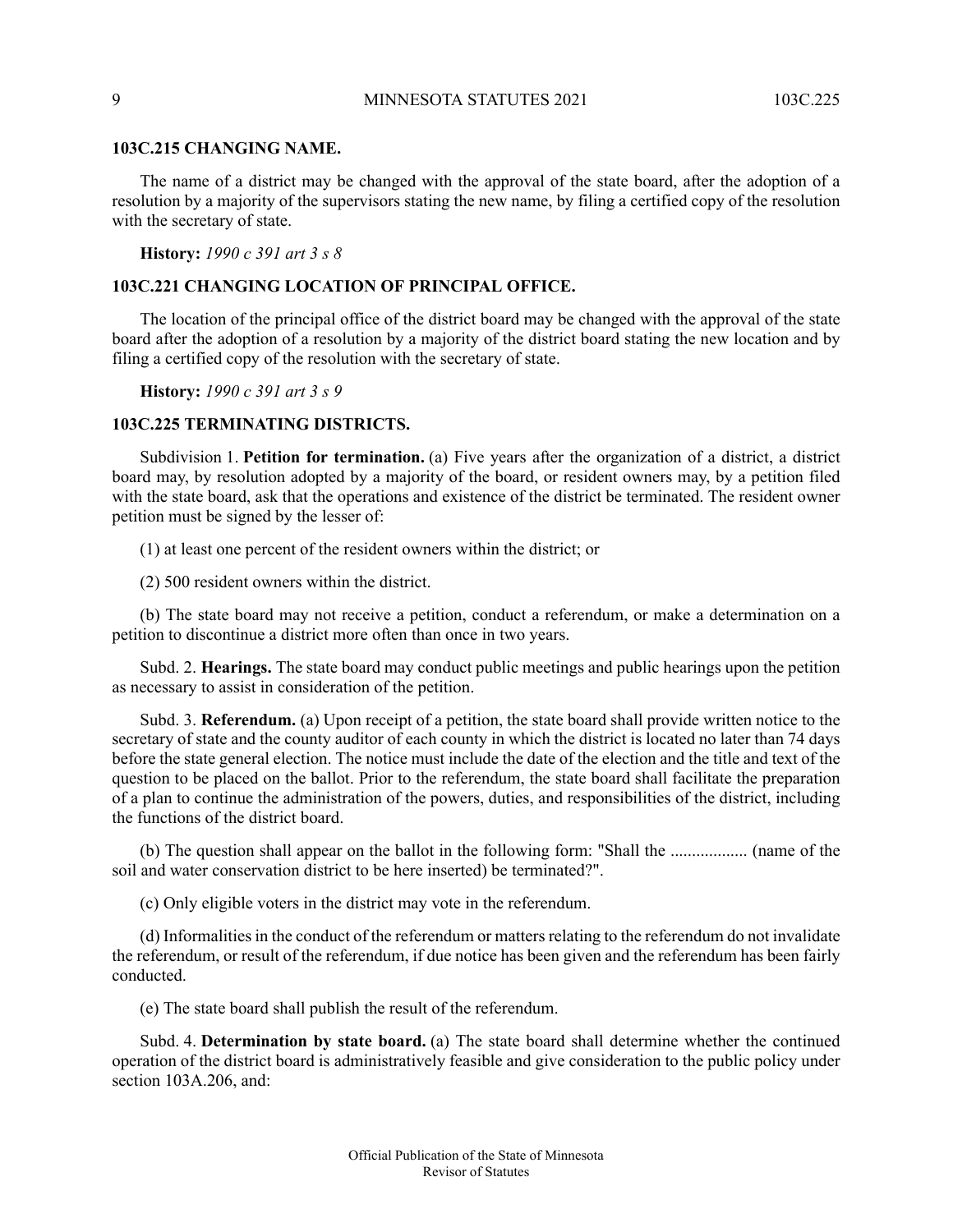(1) the attitudes of land occupiers within the district;

(2) the number of eligible voters who voted in the referendum;

(3) the proportion of the votes cast in the referendum in favor of the discontinuance of the district to the total number of votes cast;

(4) the approximate wealth and income of the land occupiers of the district;

(5) the probable expense of carrying on erosion-control operations and related water quality improvements within the district;

(6) the plan to continue the powers, duties, and responsibilities of the district board; and

(7) other economic and social factors relevant to the determination.

(b) If the state board determines that the continued operation of the district is administratively feasible, the state shall record the determination and deny the petition.

(c) If the state board determines that the continued operation of the district is not administratively feasible, the state board shall record the determination and certify the determination to the district board. The state board may determine that the continued operation of the district is not administratively feasible only when at least a majority of the votes cast in the referendum have been cast in opposition to continuance and a satisfactory plan to continue the powers, duties, and responsibilities of the district board is completed.

Subd. 5. **Terminating district affairs.** Upon receipt from the state board of a certification that the state board has determined that the continued operation of the district is not administratively feasible, the district board shall promptly terminate the affairs of the district. The district board shall dispose of all property belonging to the district at public auction and pay the proceeds into the state treasury.

Subd. 6. **Application to secretary of state.** The district board shall then file a verified application with the secretary of state to discontinue the district with the certificate of the state board setting forth its determination that the continued operation of the district is not administratively feasible. The application shall recite that the property of the district has been disposed of and the proceeds paid as provided in this section, and set forth a full accounting of the property and proceeds.

Subd. 7. **Certificate of dissolution.** The secretary of state shall issue to the district board a certificate of dissolution and record the certificate in the secretary of state's office.

<span id="page-9-0"></span>Subd. 8. **Effect of dissolution.** Upon issuance of the certificate of dissolution, the ordinances and regulations in force in the district are of no further force. All contracts entered into, to which the district or district board were parties, shall remain in force and effect for the period provided in the contracts. The state board shall be substituted for the district or district board as party to the contracts and succeed to the district's rights and duties. The state board may delegate the district's rights and duties to a local government unit, as identified in the plan developed under subdivision 3.

**History:** *1990 c 391 art 3 s 10; 2003 c 104 s 14-17; 2013 c 131 art 2 s 3*

## **103C.231 COOPERATION BETWEEN DISTRICTS AND OTHER PUBLIC AGENCIES.**

Subdivision 1. **Cooperation with other agencies.** (a) The district boards of two or more districts may cooperate with one another or with appropriate agencies to exercise powers conferred in this chapter or sections 103F.401 to 103F.455.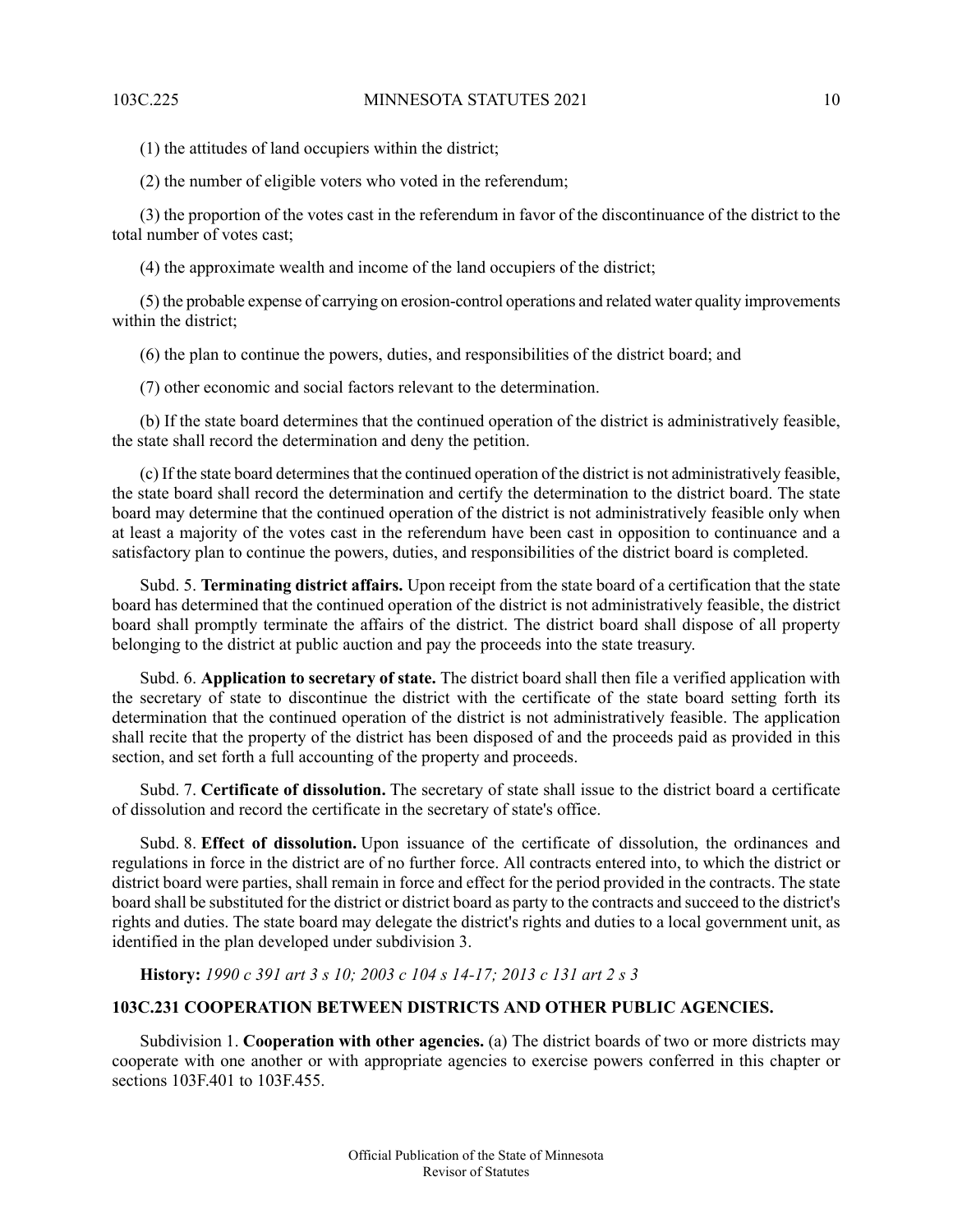(b) The district board may make contracts or other arrangements with:

(1) the federal government;

(2) persons or public or private corporations; and

(3) the government of this state or other states.

(c) A soil and water conservation district may join or cooperate by agreement as provided in section 471.59 with another soil and water conservation district or a watershed district, or a governmental unit defined in section 471.59, or with a combination of them in an operation or project in which the soil and water conservation district and the other party have a common interest. For the purposes of this section, soil and water conservation districts and watershed districts are governmental units under section 471.59.

Subd. 2. **Cooperation among districts.** (a) If the improvement work unit covers two districts, a joint board made up of three supervisors from each of the district boards shall preside. If the improvement work unit covers three or more districts, a joint board made up of two supervisors from each district board shall preside. The individual boards shall appoint the supervisors to represent them on the joint board.

<span id="page-10-0"></span>(b) The joint board shall accept and approve initial requests for improvement work units, direct the preparation of preliminary surveys and studies, establish improvement work units, and, at the direction of the county boards, adopt programs and reports, award contracts, supervise construction, and accept completed construction work.

**History:** *1990 c 391 art 3 s 11*

#### **103C.235 STATE AGENCIES TO COOPERATE.**

State agencies which have jurisdiction over or administer state-owned lands, and agencies of a county, or other governmental subdivision, that have jurisdiction over or administer county-owned or other publicly owned lands that are in a district, shall cooperate with the district boards to implement programs and operations undertaken by the district board under this chapter and sections 103F.401 to 103F.455. The district board shall have free access to enter and perform work on the affected lands.

<span id="page-10-1"></span>**History:** *1990 c 391 art 3 s 12*

<span id="page-10-2"></span>**103C.301** [Repealed, 2003 c 104 s 32]

#### **DISTRICT BOARDS**

### **103C.305 GENERAL ELECTION OF SUPERVISORS.**

Subdivision 1. **Time for election.** Elections must be held at the state general election specified in section 204D.03, subdivision 2. A primary may not be held.

Subd. 2. **Filing for office; affidavit of candidacy.** A candidate for the office of supervisor shall file an affidavit of candidacy with the county auditor of the county in which the district office is located during the period provided for filing affidavits of candidacy for county offices in section 204B.09, subdivision 1. The county auditor accepting affidavits of candidacy shall forward copies of all affidavits filed by candidates for supervisor to the auditor of any other county in which the office is voted on.

Subd. 3. **Ballots.** Ballots shall be prepared by the county auditor. The names of candidates shall be placed on the state general election ballot. The office title printed on the ballot must be either "Soil and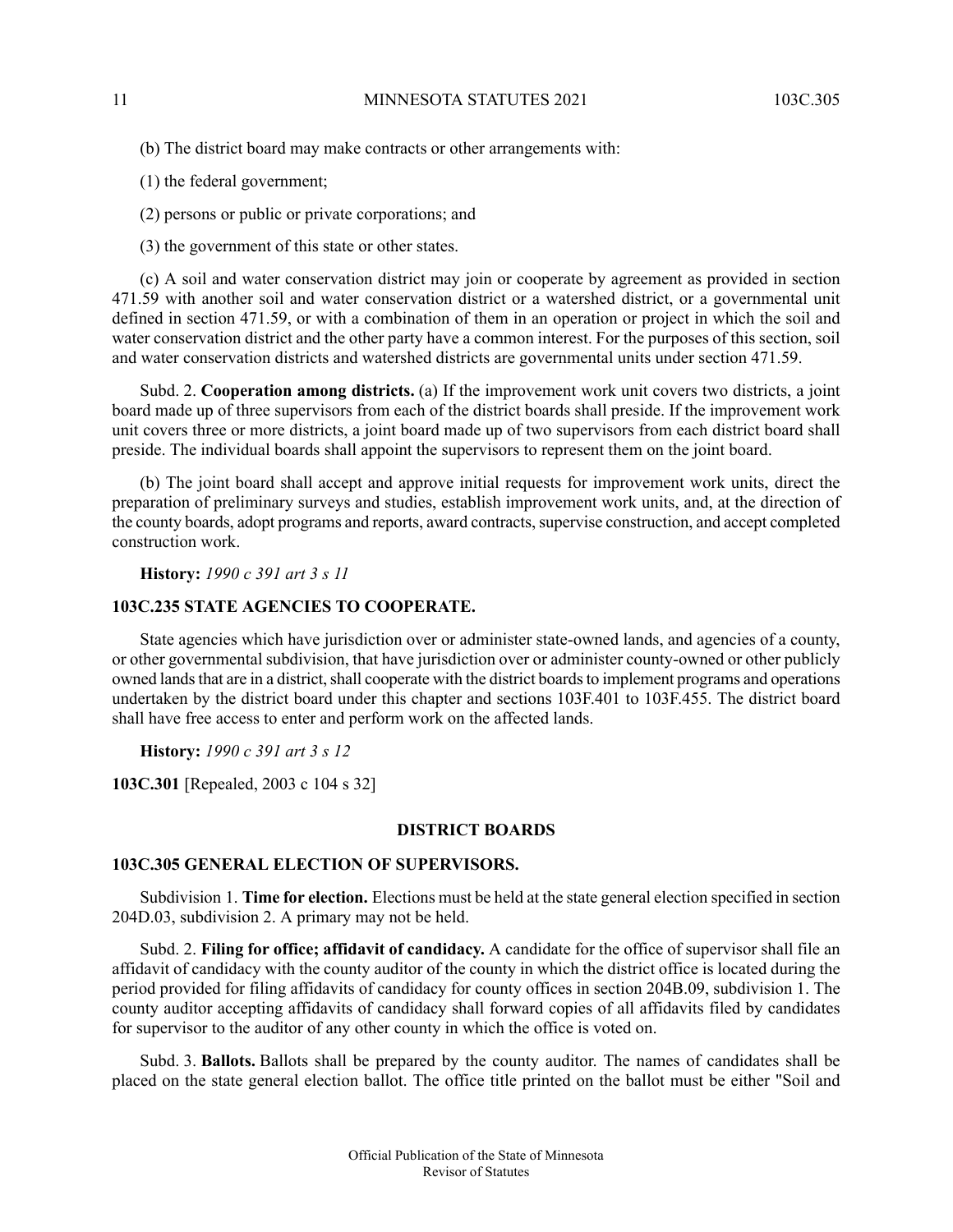Water Conservation District Supervisor" or "Conservation District Supervisor," based upon the district from which the supervisor is to be elected.

Subd. 4. **Election.** Laws relating to elections for county office shall govern to the extent that they are consistent with this section and section 103C.311. The county auditor shall certify the result to the state board. If the district includes land in more than one county, the county auditor shall immediately certify to the state board the vote, as shown by the report of the county canvassing board, for candidates voted for in more than one county. In the latter case, the state board shall certify and publish the result.

Subd. 5. **Election in areas governed by Indian tribes.** In a district where a supervisor nomination district is entirely within lands of an American Indian tribe or band to which county election laws do not apply, a supervisor to represent the district shall be elected or appointed as provided by the governing body of the tribe or band.

Subd. 6. **Vacancy.** (a) If a vacancy occurs in the office of an elected supervisor more than 56 days before the next state primary, the district board shall fill the vacancy by appointment. The supervisor appointed shall hold office until the first Monday in January following the next general election. A successor shall be elected at the general election following the appointment and hold office for the remainder of the term or for the next regular term, whichever is appropriate.

(b) If a vacancy occurs less than 56 days before the next state primary, the district board shall fill the vacancy by appointment. The appointed supervisor shall hold office until the expiration of the term or until the first Monday in January following the second succeeding general election, whichever is shorter. A successor shall be elected at the general election preceding expiration of the appointed term and hold office for the remainder of the term or for the next regular term, whichever is appropriate.

<span id="page-11-0"></span>(c) All terms under this subdivision continue until a successor has been elected and has qualified.

History: 1990 c 391 art 3 s 14; 1994 c 646 s 1; 1997 c 173 s 3; 2000 c 467 s 2; 2003 c 104 s 18; 2008 *c 244 art 2 s 1; 2013 c 131 art 2 s 4*

### **103C.311 SUPERVISOR DISTRICTS.**

Subdivision 1. **Supervisors elected at large.** (a) The district board shall, with the approval of the state board, divide a district into supervisor districts for purposes of nomination for election. At each election after the division, one or more supervisors shall be nominated from each supervisor district. A supervisor must be a resident of the supervisor district to be elected.

(b) If the boundary of a soil and water conservation district has been substantially changed by a division of the district, the district shall be divided into supervisor districts for nomination purposes.

(c) Except for consolidation under section 103C.211, this subdivision does not disqualify a supervisor during the term for which the supervisor was elected or nominated for election. Supervisors nominated from the supervisor districts shall be included on the ballot for election from the entire area included in the soil and water conservation district.

(d) A certified copy of the minutes or the resolution of the supervisors establishing supervisor districts must be promptly filed by the chair of the district board with the county auditor of the counties where the district is located and with the state board.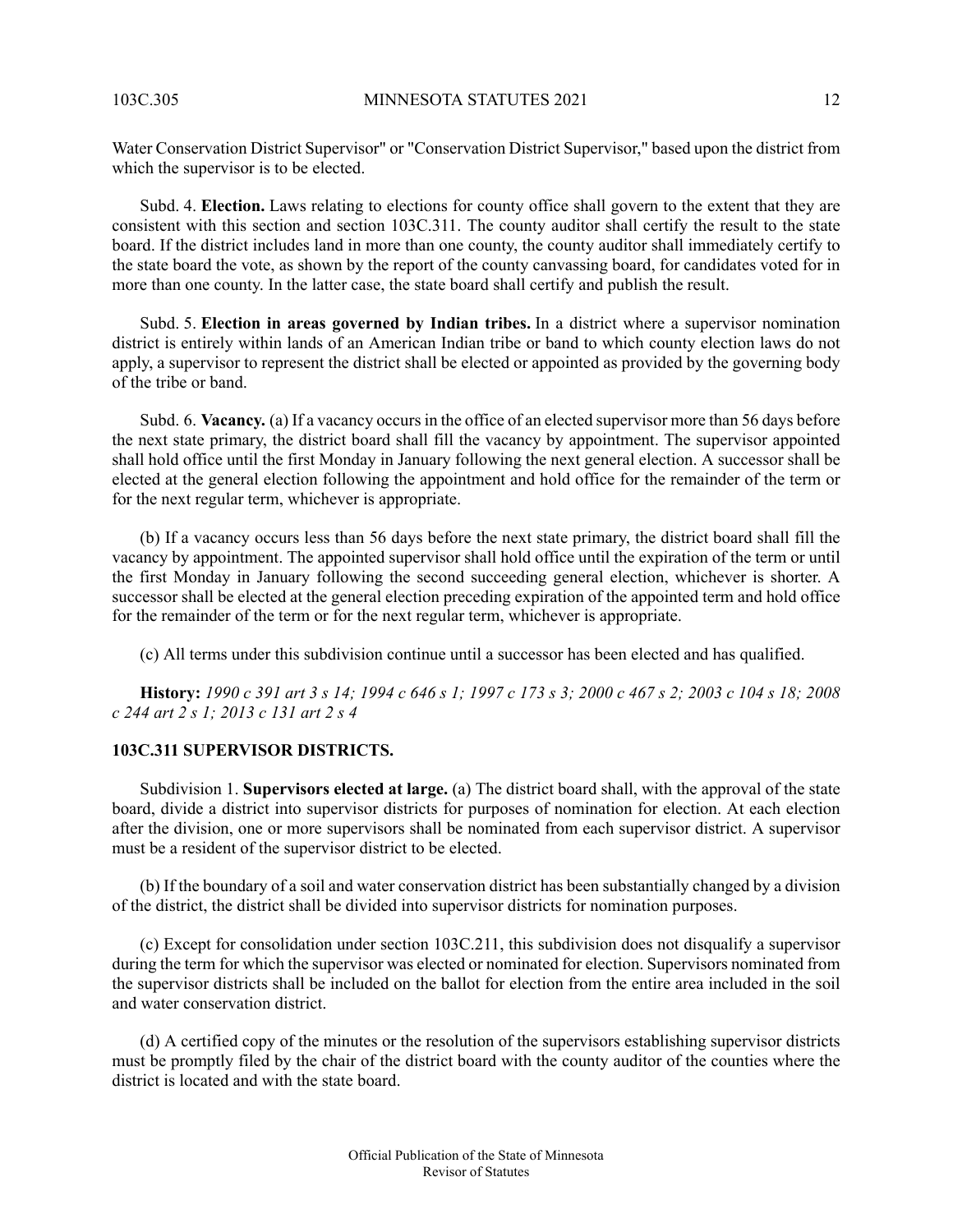Subd. 2. **Supervisors elected by districts.** (a) A district board in the seven-county metropolitan area shall by resolution provide that supervisors will be elected by supervisor districts as provided in this subdivision.

(b) A district board outside of the seven-county metropolitan area, with the approval of the state board, may by resolution provide that supervisors will be elected by supervisor districts as provided in this subdivision.

(c) The supervisor districts must be composed of precincts established by county and municipal governing bodies under section 204B.14. The districts must be compact, include only contiguous territory, and be substantially equal in population. The districts must be numbered in a regular series. The districts must be drawn by the county board of the county containing the largest area of the soil and water conservation district, in consultation with the district board and with the approval of the state board. The boundaries of the districts must be redrawn after each decennial federal census as provided in section 204B.135. A certified copy of the resolution establishing supervisor districts must be filed by the chair of the district board with the county auditor of the counties where the soil and water conservation district is located, with the state board, and with the secretary of state, and the filings must occur within 80 days of the time when the legislature has been redistricted or at least 15 weeks before the state primary election in a year ending in two, whichever comes first.

(d) Each supervisor district is entitled to elect one supervisor. A supervisor must be a resident of the district from which elected.

(e) The district board shall provide staggered terms for supervisors elected by district. After each redistricting, there shall be a new election of supervisors in all the districts at the next general election, except that if the change made in the boundaries of a district is less than five percent of the average population of all the districts, the supervisor in office at the time of the redistricting shall serve for the full term for which elected. The district board shall determine by lot the seats to be filled for a two-year term, a four-year term, and a six-year term.

<span id="page-12-0"></span>History: 1990 c 391 art 3 s 15; 1997 c 130 s 1; 1997 c 173 s 4; 1Sp2001 c 10 art 18 s 3; 2003 c 104 s *19,20; 2013 c 131 art 2 s 5; 2014 c 248 s 8; 2014 c 264 s 2*

#### **103C.315 SUPERVISORS.**

Subdivision 1. **Members.** (a) Except as provided in paragraph (c), the district board shall consist of five supervisors, elected or appointed as provided in sections 103C.201, subdivision 8, and 103C.305.

(b) Supervisors must be eligible voters residing in the district.

(c) In counties where the county board consists of seven members and districts have been divided into supervisor districts, under section 103C.311, subdivision 2, the county board may establish seven supervisor districts, elected or appointed as provided in sections 103C.201, subdivision 8; 103C.305; and 103C.311, subdivision 2.

Subd. 2. **Terms.** The supervisors appointed by the state board upon the establishment of a district serve terms ending as provided in section 103C.201, subdivision 8. Their successors shall be elected for terms of four years commencing on the first Monday in January and until a successor is elected or appointed and has qualified. Vacancies in the office of supervisor appointed by the state board shall be filled by the state board.

Subd. 3. **Quorum.** A majority of the supervisors is a quorum and the concurrence of a majority in any matter is required for its determination except as otherwise expressly provided.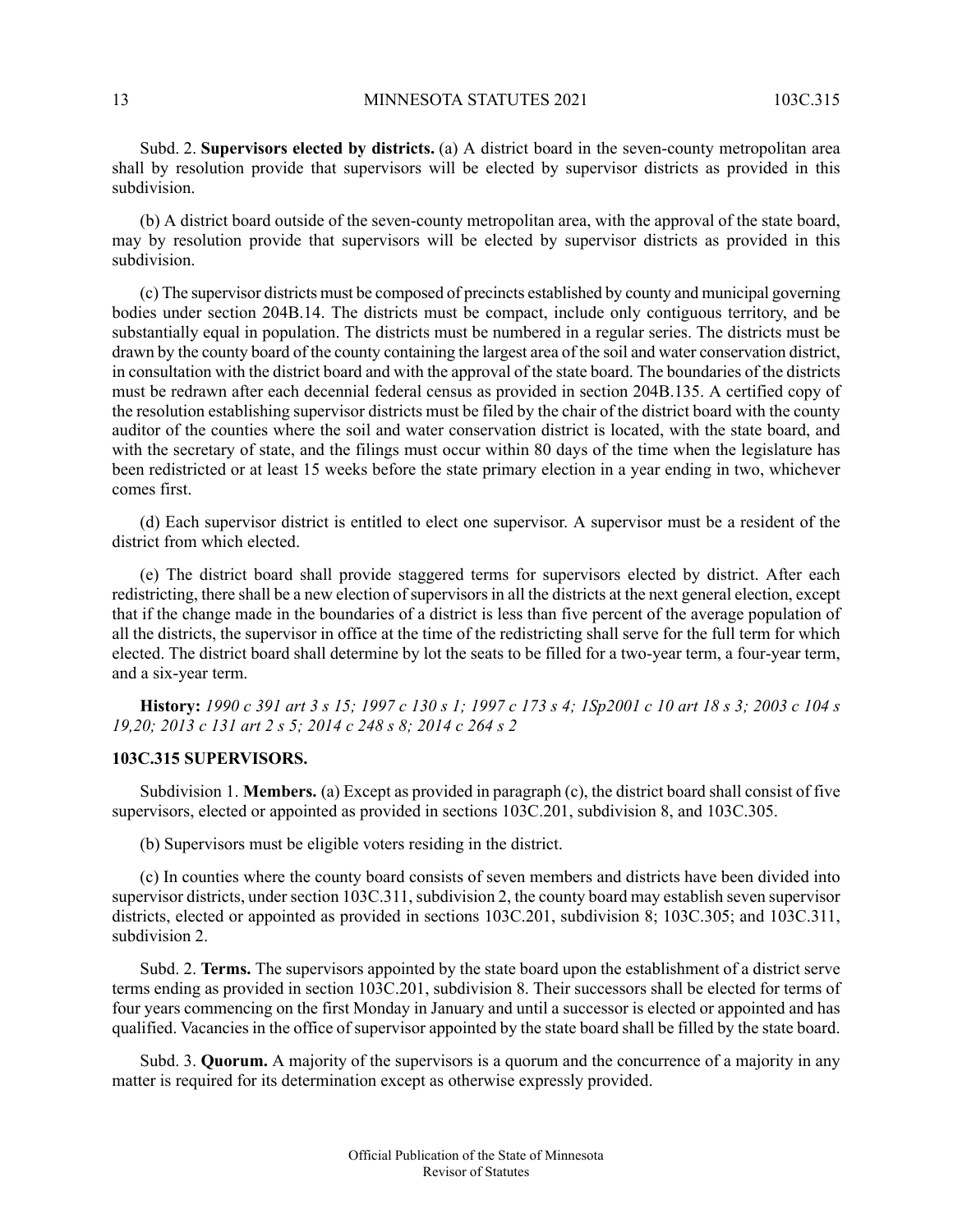Subd. 4. **Compensation.** A supervisor shall receive compensation for services up to \$125 per day, and may be reimbursed for expenses, including traveling expenses, necessarily incurred in the discharge of duties. A supervisor may be reimbursed for the use of the supervisor's own automobile in the performance of official duties at a rate up to the maximum tax-deductible mileage rate permitted under the federal Internal Revenue Code.

Subd. 5. **Removing supervisor.** A supervisor may be removed from office in accordance with the procedures under sections 351.14 to 351.23 for malfeasance or nonfeasance in office, but for no other reason.

Subd. 6. **Compatible offices.** The office of soil and water conservation district supervisor and the offices of mayor, clerk, clerk-treasurer, or council member in a statutory or home rule charter city of not more than 2,500 population contained in whole or in part in the soil and water conservation district are compatible offices and one person may hold both offices. The office of soil and water conservation district supervisor and the office of town clerk or town supervisor in a town of not more than 2,500 population contained in whole or in part in the soil and water conservation district are compatible offices and one person may hold both offices. A person holding both offices shall refrain from voting or taking any other formal action on any matter coming before the soil and water conservation district board or the city council or town board that has a substantial effect on both the soil and water conservation district and the city or town. This subdivision does not apply to an office located in whole or in part in Anoka, Hennepin, Ramsey, or Washington County.

<span id="page-13-0"></span>History: 1990 c 391 art 3 s 16; 1995 c 222 s 1; 1997 c 173 s 5; 1998 c 401 s 35; 2000 c 467 s 3; 2003 *c 104 s 21-24; 1Sp2021 c 6 art 2 s 79*

#### **103C.321 OFFICERS AND EMPLOYEES.**

Subdivision 1. **Officers.** (a) The supervisors shall elect or appoint officers for the district and the district board.

(b) A chair of the district board shall be elected from its own members.

(c) A secretary and a treasurer shall be appointed who need not be members of the board.

(d) Officers serve at the pleasure of the supervisors. Officers shall have the powers and duties incident to their respective offices, and other powers and duties expressly prescribed by law or directed by the district board.

Subd. 2. **Employees.** The district board may employ technical experts and other officers, agents, and employees, permanent and temporary, as the board may require. The supervisors shall determine their qualifications, duties, and compensation.

Subd. 3. **Employee and officer bonds.** The district board shall provide for the execution of surety bonds for all employees and officers who are entrusted with funds or property.

Subd. 4. **Attorney.** The county attorney of the county where the major portion of the district is located or one otherwise employed by the board shall be the attorney for the district and its supervisors. The district board may call upon the county attorney for necessary legal counsel and advice and service.

Subd. 5. **Delegating duties.** The district board may delegate to its chair or other officer, to one or more supervisors, or to one or more agents or employees the powers and duties they deem proper.

Subd. 6. **Credit card use.** The supervisors may authorize the use of a credit card by any soil and water conservation district officer or employee otherwise authorized to make a purchase on behalf of the soil and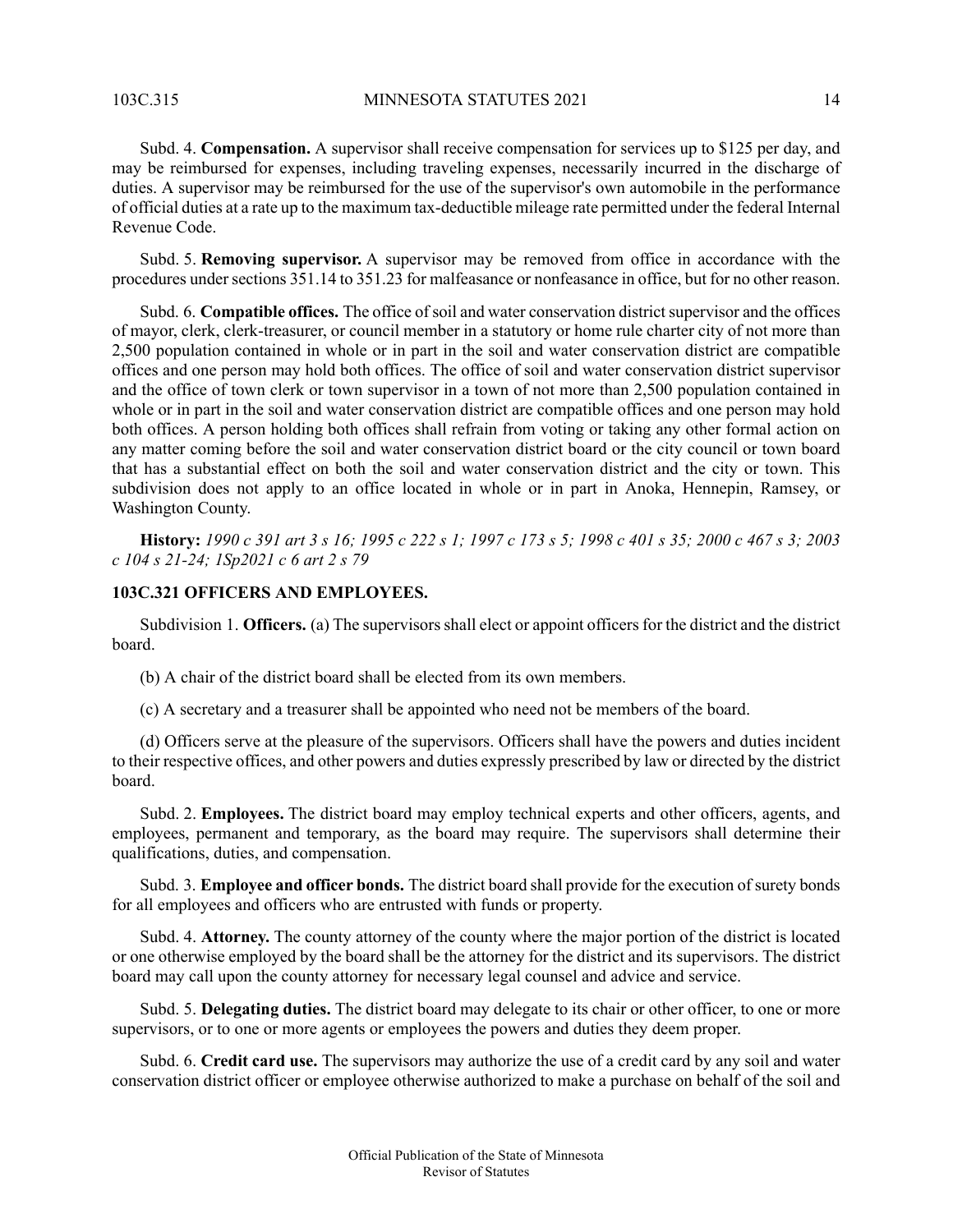15 MINNESOTA STATUTES 2021 103C.331

water conservation district. If a soil and water conservation district officer or employee makes a purchase by credit card that is not approved by the supervisors, the officer or employee is personally liable for the amount of the purchase. A purchase by credit card must otherwise comply with all statutes, rules, or soil and water conservation district policy applicable to soil and water conservation district purchases.

### <span id="page-14-0"></span>History: 1990 c 391 art 3 s 17; 2007 c 57 art 1 s 105; 2019 c 50 art 1 s 26

### **103C.325 RECORDS; AUDIT; INFORMATION TO STATE BOARD.**

Subdivision 1. **Records.** The district board shall keep a full and accurate record of all proceedings and resolutions, regulations, and orders issued or adopted.

Subd. 2. **Audit.** The state auditor shall annually audit the books of the district and its supervisors, or, at the request of the district board, the state auditor may contract for an annual audit by a certified public accountant. The state auditor may determine that an annual audit of a district is not necessary, in which case an audit shall be made at least every four years.

<span id="page-14-1"></span>Subd. 3. **Information to state board.** The supervisors shall furnish to the state board, upon request, copies of the ordinances, rules, regulations, orders, contracts, forms, and other documents that they adopt or use, and other information concerning their activities as the state board requires in the performance of its duties under this chapter.

**History:** *1990 c 391 art 3 s 18*

#### **103C.331 POWERS OF DISTRICT BOARDS.**

Subdivision 1. **General authority.** A soil and water conservation district is a governmental and political subdivision of this state, and a public body, corporate and politic, and has the following powers in addition to any others prescribed by law.

Subd. 2. **Advisory assistance.** The supervisors may invite the legislative body of a municipality or county in the district to designate a representative to advise and consult with the supervisors of the district on questions of program and policy that may affect the property, water supply, or other interests of the municipality or county.

Subd. 3. **Surveys, investigations, and research.** A district may conduct surveys, investigations, and research to identify the problems and preventive practices specified in section 103A.206. To avoid duplication of research activities, no district shall initiate any research program except in cooperation with a state agency or an agency of the United States.

Subd. 4. **Publishing information.** A district may publish its comprehensive plan and the results of its surveys, investigations, and research and may disseminate information to the public concerning any of its activities.

Subd. 5. **Demonstration projects.** A district may conduct demonstration projects within the district on lands owned or administered by a state agency, with the cooperation of the administering agency, and on other lands with the consent of the land occupier, to demonstrate practices which implement the state policy specified in section 103A.206.

Subd. 6. **Implementing practices.** A district may implement any necessary practices within the district, including structural measures and works of improvement for any purpose specified in section 103A.206, methods of cultivation, the use of vegetation, and changes in use of land, on: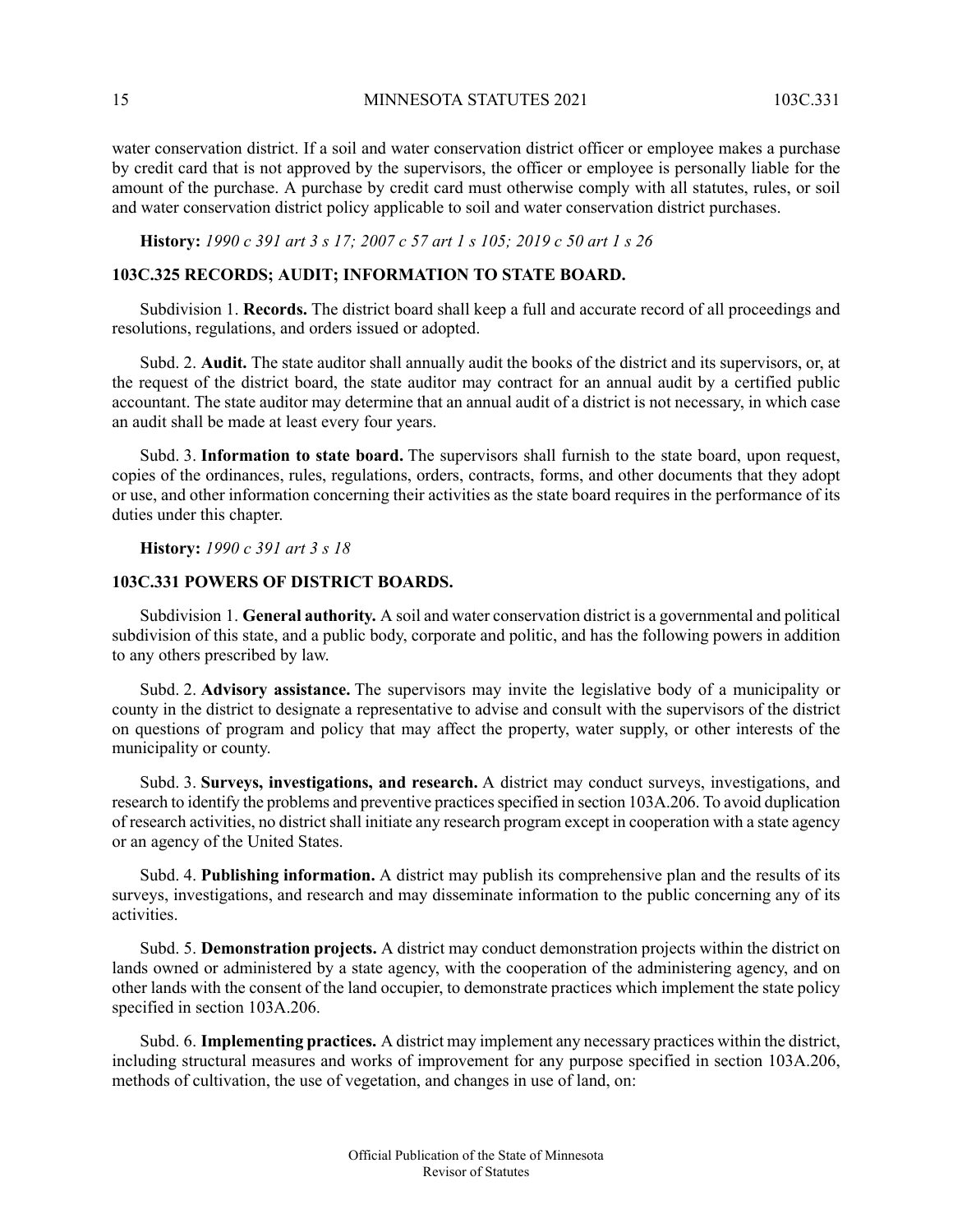(1) lands acquired by the district;

(2) lands owned or administered by a state agency, with the cooperation of the administering agency; and

(3) other lands, with the consent of the land occupier.

Subd. 7. **Implementing soil and water conservation policy.** A district may cooperate or enter into agreements with and furnish financial or other aid to a land occupier or appropriate agency, to implement the policy specified in section 103A.206, within the district, subject to conditions the district board determines is necessary.

Subd. 8. **Acquiring and maintaining property.** A district may acquire any rights or interests in real or personal property by option, purchase, exchange, lease, gift, grant, bequest, devise, or otherwise. It may maintain, operate, administer, and improve any properties acquired. It may receive income from the properties and expend the income to implement this chapter and sections 103F.401 to 103F.455. It may sell, lease, or otherwise dispose of any of its property or interests.

Subd. 9. **Using machinery and supplies.** A district may make available, on terms it shall prescribe, to land occupiers within the district, agricultural and engineering machinery and equipment, fertilizer, seeds, and seedlings, and other material or equipment which will assist land occupiers to implement practices on their land specified in section 103C.005.

Subd. 10. **Constructing improvements.** A district may construct, install, improve, maintain, and operate structures and works necessary or convenient to perform an operation authorized under this chapter and sections 103F.401 to 103F.455.

Subd. 11. **Comprehensive plan.** (a) A district may develop and revise a comprehensive plan, specifying practices to implement the state policy specified in section 103A.206, including:

(1) the construction, maintenance, and operation of structural measures;

(2) methods of cultivation;

- (3) the use of vegetation;
- (4) cropping programs;
- (5) mechanical practices;
- (6) changes in use of land;
- (7) water quality improvement practices;
- (8) other land use, soil erosion reduction, and agricultural practices; and

(9) related technical standards and specifications.

(b) The plan shall include a classification of the soil types within the district as determined by the Minnesota Cooperative Soil Survey.

(c) The plan must identify the areas within the district where erosion, sedimentation, and related water quality problems appear most in need of control methods.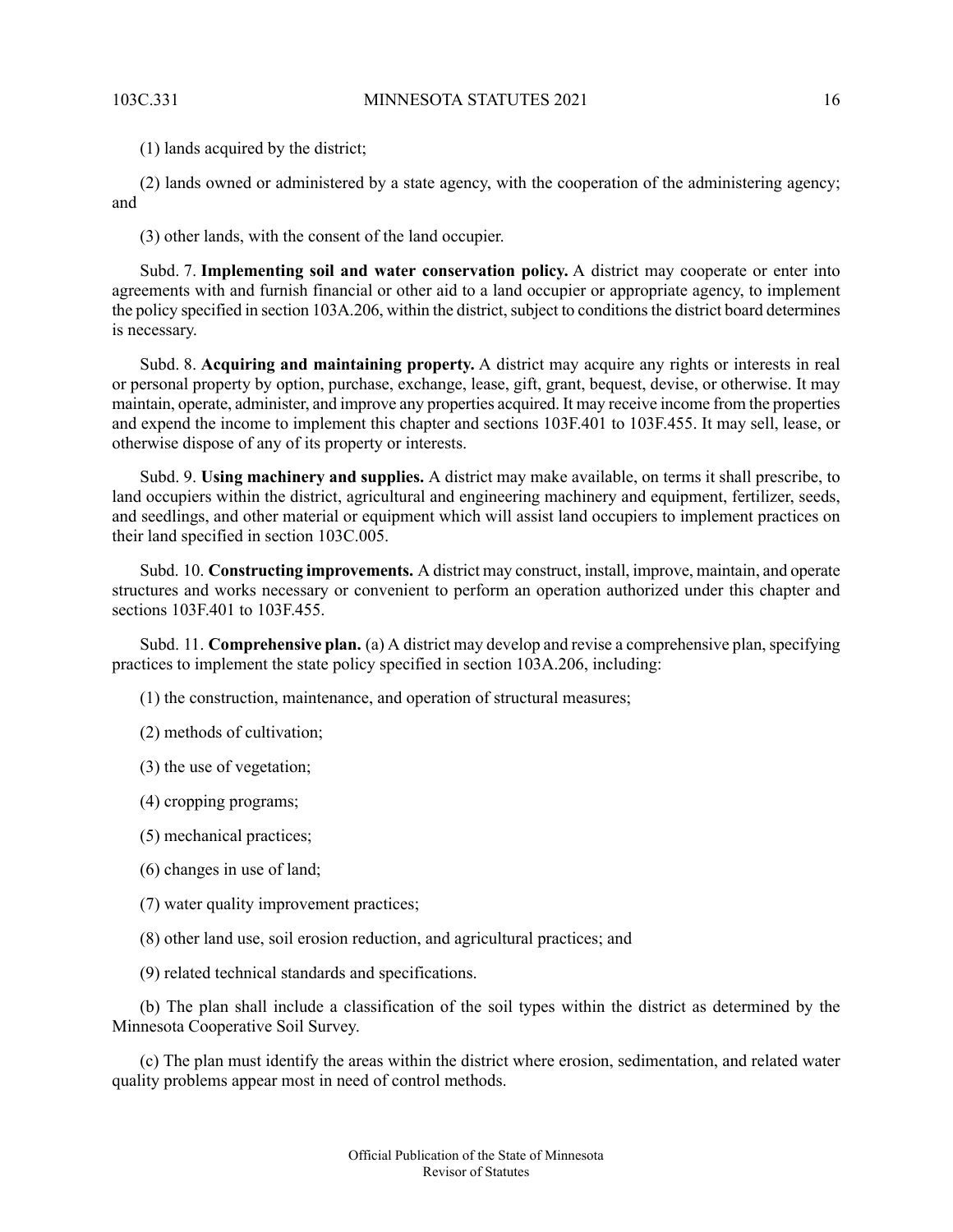(d) The plan shall be consistent with the statewide framework water resources plan, the statewide water quality management plan, and the state board's soil and water program plan.

(e) Each district that applies for cost-sharing funds under section 103C.501 shall submit to the state board an annual work plan for the high priority erosion, sedimentation, and water quality problems in the district. The work plan shall be prepared as required by the rules of the state board. In preparing the annual work plan, the district shall actively identify and seek out land occupiers with high priority erosion problems who have not participated in cost-sharing contracts and encourage their participation in programs to control their erosion problems.

Subd. 12. **Assuming other conservation projects.** (a) A district may take over by purchase, lease, or otherwise, and may improve, maintain, operate, and administer a soil or water conservation, erosion-control, erosion-prevention, water quality improvement, watershed protection, flood prevention, or flood control project in its boundaries undertaken by the United States or by a state agency.

(b) A district may accept donations, gifts, grants, or contributions in money, services, materials, or otherwise from the United States, a state agency, or other source to accomplish the authorization in this section. A board may enter into a contract or agreement necessary or appropriate to accomplish the transfer. A board may use or expend money, services, materials, or other things to accomplish an authorized purpose.

Subd. 13. **Authority to sue and contract.** A district may sue and be sued in its name, have perpetual succession unless terminated as provided in section 103C.225, make and execute contracts and other instruments necessary or convenient to the exercise of its powers, and make, amend, or repeal rules and regulations consistent with this chapter and sections 103F.401 to 103F.455.

Subd. 14. **Compensation for work or projects.** As a condition for extending benefitsfor the performance of work upon lands not owned or administered by a state agency or the district, the supervisors may require compensation or contributions in money, services, materials, or otherwise, commensurate with the cost or reasonable value of the operations or work conferring the benefits.

Subd. 15. **Agreements for federal assistance.** (a) A district may submit an application and enter into an agreement or contract with the secretary of agriculture or other designated authority to obtain or use federal assistance under any law providing for federal assistance for an authorized purpose of the district.

(b) A district may:

(1) acquire without cost to the federal government any land, easements, or rights-of-way needed in connection with works of improvement installed with federal assistance;

(2) assume the proportionate share of the cost of installing works of improvement involving federal assistance determined by the secretary or other designated authority to be equitable in consideration of anticipated benefits from the improvements;

(3) make arrangements satisfactory to the secretary or other authority to defray costs of operating and maintaining works of improvement in accordance with prescribed regulations;

(4) acquire or provide assurance that land occupiers have acquired the water rights and other rights, pursuant to state law, needed to install, maintain, and operate the works of improvement; and

(5) obtain agreements to carry out recommended soil and water conservation measures and prepare farm plans for owners of not less than 50 percent or other required percentage of the lands situated in a drainage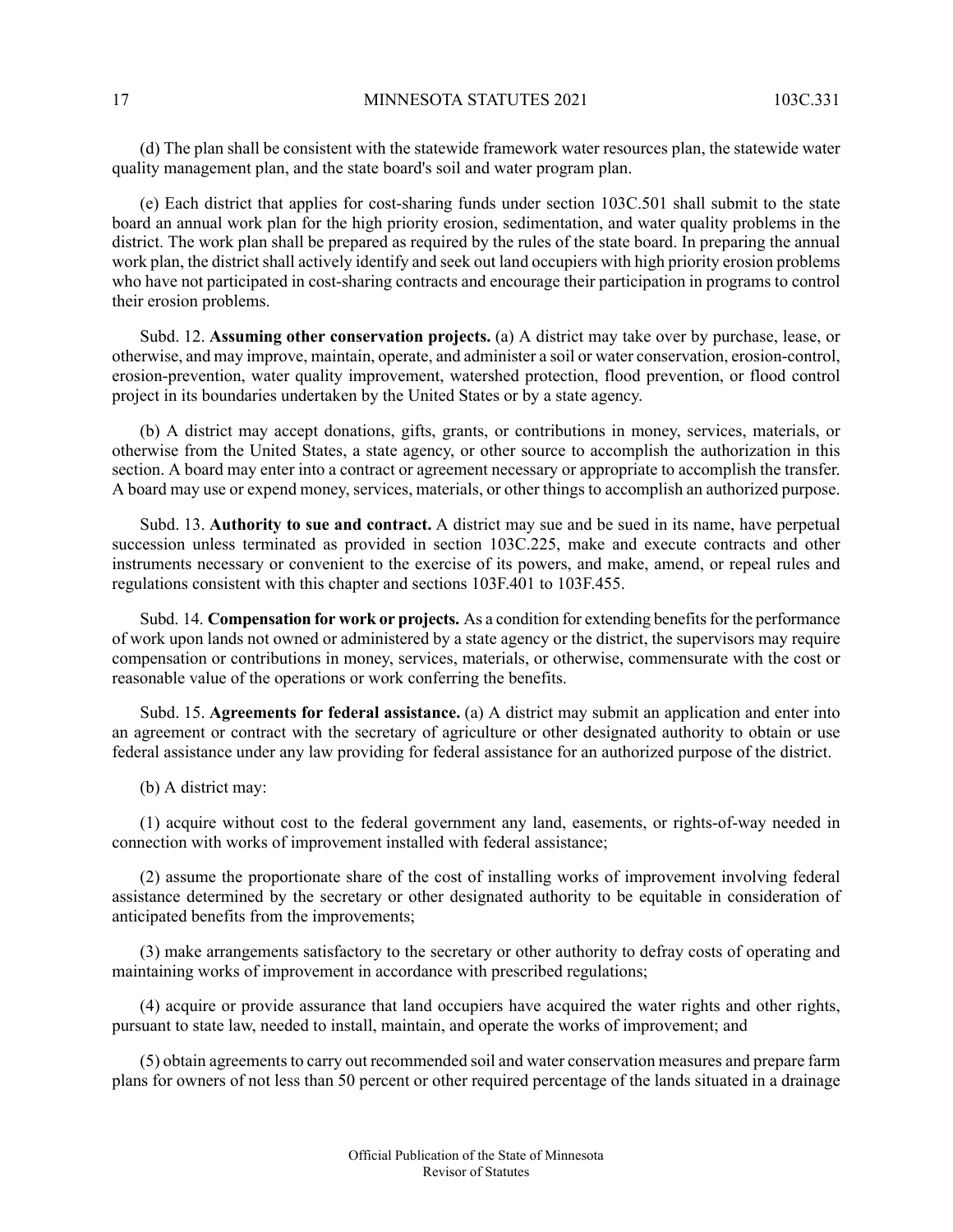area above a retention reservoir installed with federal assistance, as prescribed by applicable federal law, and may do any other acts necessary to secure and use federal aid.

Subd. 16. **Budget.** The district board shall annually present a budget consisting of an itemized statement of district expenses for the ensuing calendar year to the boards of county commissioners of the counties in which the district is located. The county boards may levy an annual tax on all taxable real property in the district for the amount that the boards determine is necessary to meet the requirements of the district. The amount levied shall be collected and distributed to the district as prescribed by chapter 276. The amount may be spent by the district board for a district purpose authorized by law.

Subd. 17. **Funds for state and national associations.** A district may appropriate funds to provide membership in state and national associations that have as their purpose the betterment and improvement ofsoil and water conservation district operations. A district may participate through designated representatives in the meetings and activities of the associations. A district may appropriate funds to defray the actual and necessary expenses of its representatives in connection with the associations' membership. The expenses may be paid only upon the presentation of a verified itemized claim.

Subd. 18. **Liability insurance.** A district may procure liability insurance as provided in section 466.06, automobile insurance on personal cars while used on official business, insurance on the contents of district offices, and workers' compensation insurance, or may require the counties in which the district is located to include the district in the counties' insurance coverage for these purposes.

Subd. 19. **Administering official controls.** A district may accept delegation from the state, a county, or a city of authority to administer soil and water conservation-related official controls, as defined in section 103B.305, subdivision 7, of the county or city. Prior to the delegation, the district and the state, county, or city agreement must include provisions that:

(1) provide for the source of funding for administering the official controls;

(2) the district will provide notice and hearing in the same instances that the county or city would; and

(3) identify who will provide legal advice and support for administration and enforcement.

<span id="page-17-0"></span>Subd. 20. **Coordination and cooperation.** In implementing its authorities, a district shall cooperate as far as possible with federal, state, and local agencies and with private organizations in order to avoid duplication and to enhance implementation of public and private conservation initiatives within its jurisdiction.

**History:** *1990 c 391 art 3 s 19; 1992 c 450 s 1; 2003 c 104 s 25-28*

### **103C.332 SOIL AND WATER CONSERVATION DISTRICTS; DUTIES AND SERVICES.**

Subdivision 1. **Duties.** In addition to any other duty prescribed by law, soil and water conservation districts must:

(1) respond to and provide technical and financial assistance to landowners to maintain and improve the quality, quantity, distribution, and sustainability of natural resources, including surface water, groundwater, soil, and ecological resources;

(2) provide technical assistance in implementing the soil erosion law undersections 103F.401 to 103F.48;

(3) arrange for employees to serve on technical evaluation panels to implement the wetland laws as required under section 103G.2242;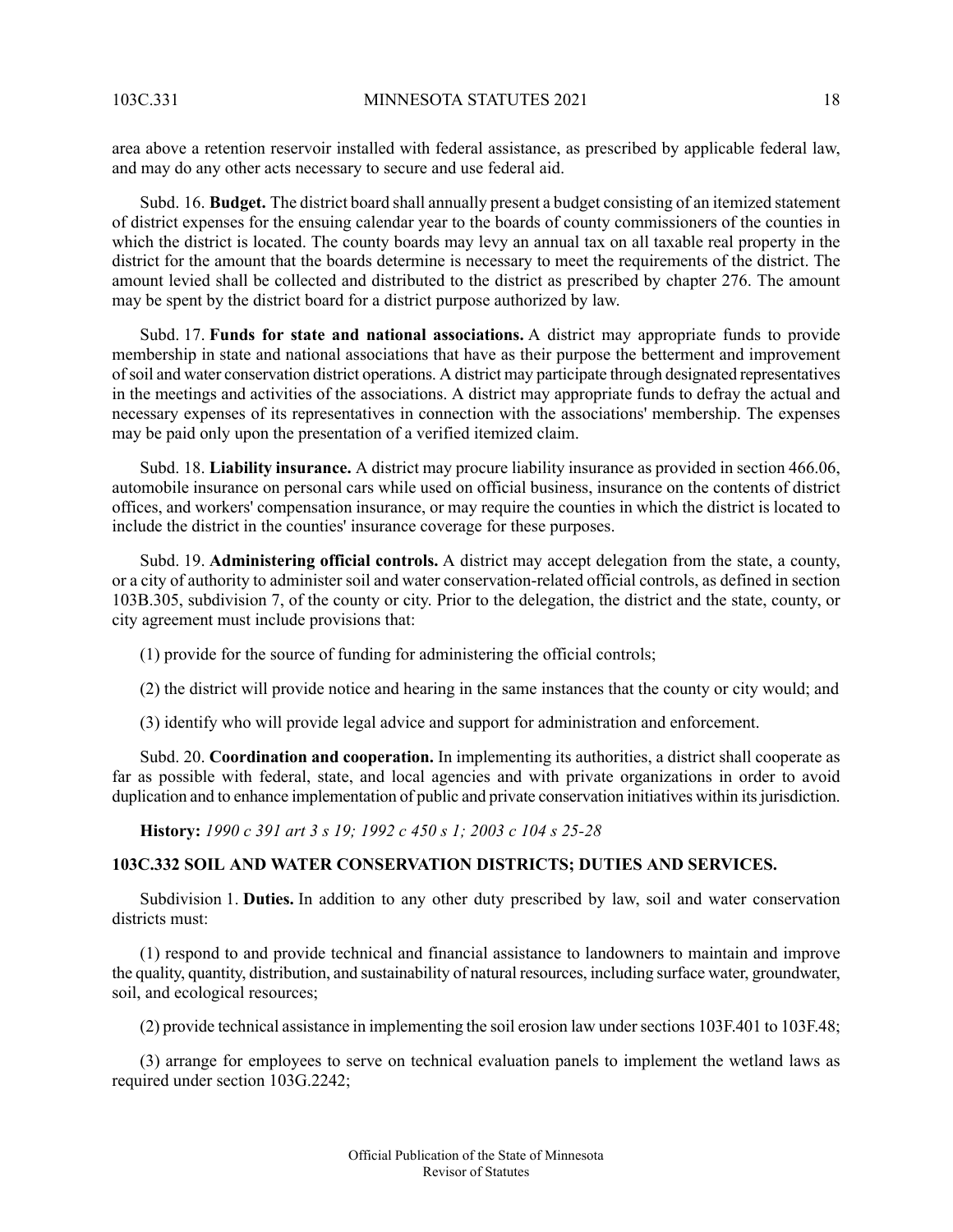(4) locally administer the reinvest in Minnesota reserve program under section 103F.515 and rules adopted thereunder, using knowledge of local resourcesto manage each easement to maximize environmental benefits;

(5) participate in administering the Wetland Conservation Act as provided under sections 103G.221 to 103G.2375, either in an advisory capacity or as the designated local government unit administering the program;

(6) participate in the local water management program under chapter 103B, either in an advisory capacity or as the designated local government unit administering the program;

(7) participate, as appropriate, in the comprehensive watershed management planning program under section 103B.801;

(8) participate in disaster response efforts as provided in chapter 12A;

(9) provide technical recommendations to the Department of Natural Resources on general permit applications under section 103G.301;

(10) provide technical assistance and local administration of the agricultural water quality certification program under sections 17.9891 to 17.993;

(11) provide technical assistance for the agricultural land preservation program under chapter 40A, where applicable;

(12) maintain compliance with section 15.99 for deadlines for agency action;

(13) coordinate with appropriate county officials on mattersrelated to electing soil and water conservation district supervisors; and

 $(14)$  cooperate to the extent possible with federal, state, and local agencies and with private organizations to avoid duplicating and to enhance implementing public and private conservation initiatives within the jurisdiction of the district.

Subd. 2. **Services provided.** To carry out the duties under subdivision 1 and implement the soil and water conservation policy of the state as stated in section 103A.206, soil and water conservation districts provide a range of services, including but not limited to:

(1) performing administrative services, including comprehensive and annual work planning, administering grants, leveraging outside funding, establishing fiscal accountability measures, reporting accomplishments, human resources management, and staff and supervisor development;

(2) entering into cooperative agreements with the United States Department of Agriculture, Natural Resources Conservation Service, and other United States Department of Agriculture agencies to leverage federal technical and financial assistance;

(3) providing technical expertise, including knowledge of local resources, performing technical evaluations and certifications, assessing concerns, and providing oversight in surveying, designing, and constructing conservation practices;

(4) providing information and education outreach, including increasing landowner awareness and knowledge of soil and water conservation program opportunities to protect soil and water resources and publicizing the benefits of soil and water conservation to the general public;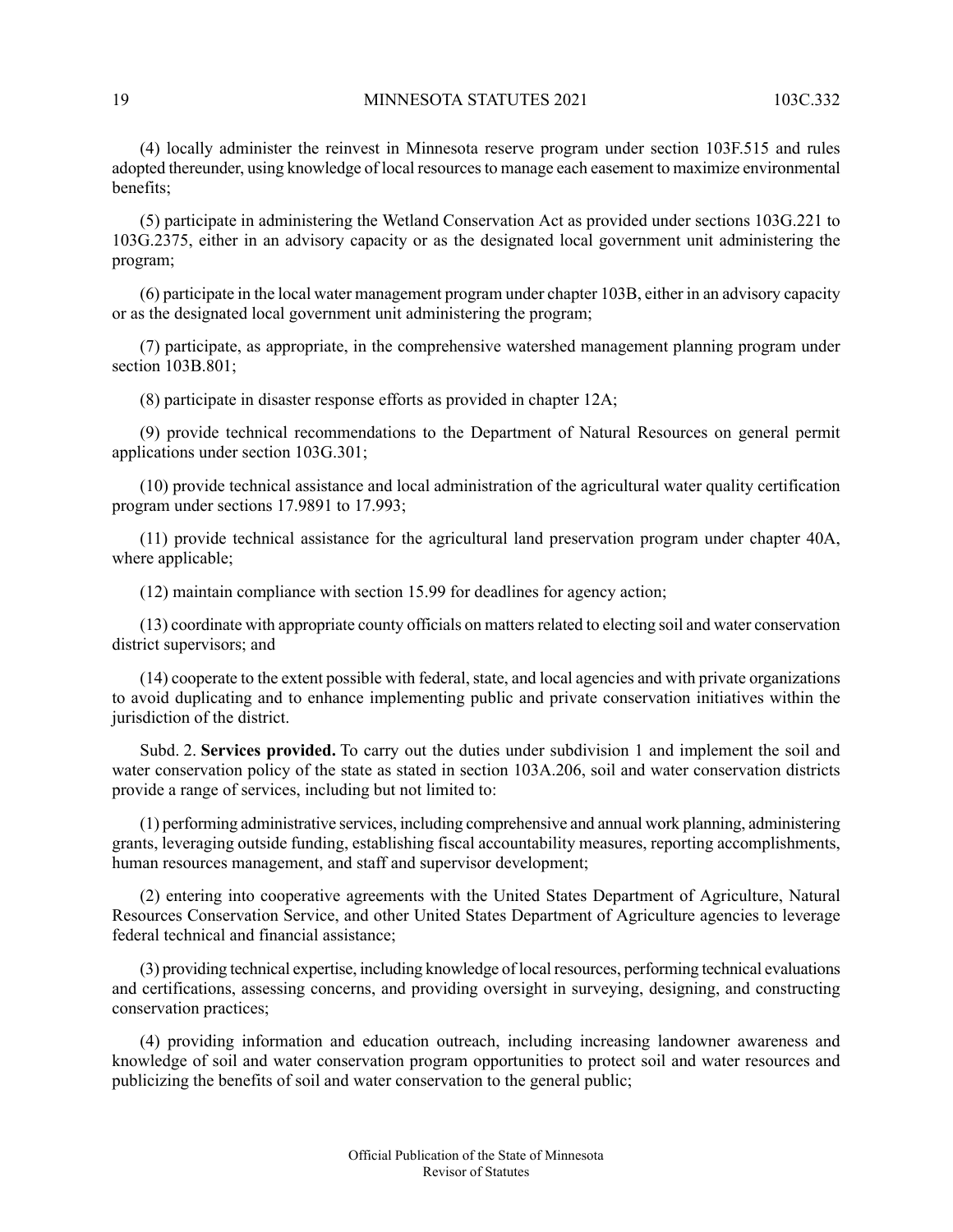(5) facilitating regulatory processesfor impacted landowners and providing technical review and comment on regulatory permits and development plans for regulations relating to soil and water conservation;

(6) administering projects and programs, including but not limited to the nonpoint source pollution abatement program; reinvest in Minnesota reserve conservation easements program; disaster response; local water management and comprehensive watershed management planning programs; and projects related to floodplains, lakes, streams and ditches, wetlands, upland resources, and groundwater resources, to maintain and improve the quality, quantity, distribution, and sustainability of natural resources, including surface water, groundwater, soil, and ecological resources;

(7) monitoring and inventorying to collect data that provide a baseline understanding of resource conditions and changes to the resources over time and analyzing and interpreting the data to support program implementation; and

<span id="page-19-0"></span>(8) maintaining a modern technology infrastructure that facilitates planning and projects, including geographic information systems, modeling software, mobile workstations, survey and design equipment and software, and other technology for linking landowners with conservation plans.

**History:** *1Sp2019 c 4 art 3 s 76*

### **103C.335 TECHNICAL AND ADMINISTRATIVE ASSISTANCE TO DISTRICTS.**

At the request of local districts, the Agricultural Extension Service of the University of Minnesota, county extension committees, and county extension agents shall:

(1) advise the districts in developing their comprehensive plan amendments and annual work plans;

(2) in cooperation with the districts and the Natural Resources Conservation Service of the United States Department of Agriculture, provide technical assistance and education to land occupiers about conservation tillage practices and other soil conservation practices; and

<span id="page-19-2"></span><span id="page-19-1"></span>(3) participate in training district officials and employees in cooperation with the state board.

**History:** *1990 c 391 art 3 s 20; 2015 c 21 art 1 s 109*

### **DUTIES OF STATE BOARD**

### **103C.401 BOARD OF WATER AND SOIL RESOURCES.**

Subdivision 1. **Powers and duties.** In addition to the powers and duties of the state board provided by other law, the state board shall:

(1) offer to assist the district boards to implement their programs;

(2) keep the district boards of the state informed of the activities and experience of other districts and facilitate cooperation and an interchange of advice and experience among the districts;

(3) coordinate the programs and activities of the districts with appropriate agencies by advice and consultation;

(4) approve or disapprove the plans or programs of districts relating to the use of state funds administered by the state board;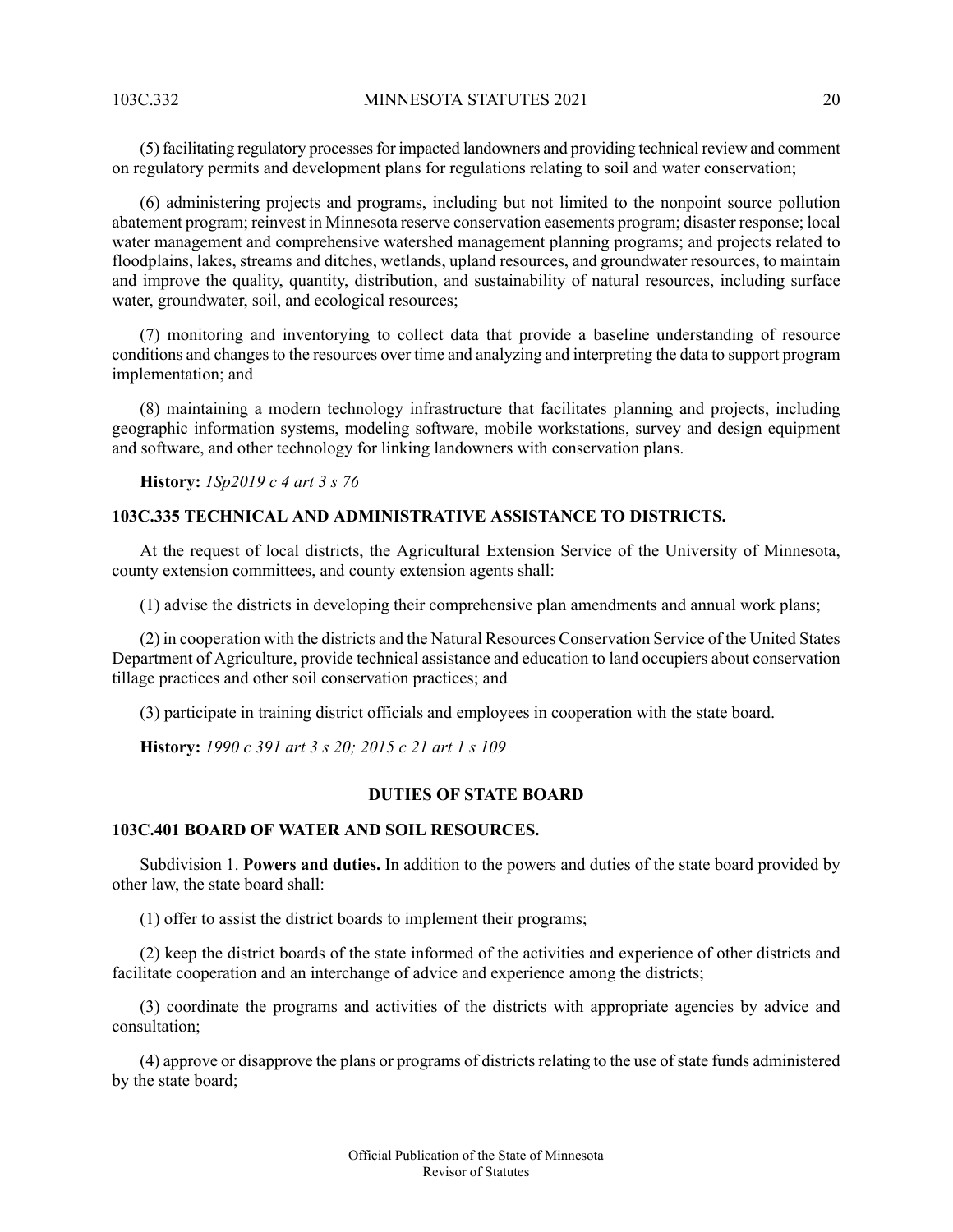(5) secure the cooperation and assistance of agencies in the work of the districts and develop a program to advise and assist appropriate agencies in obtaining state and federal funds for erosion, sedimentation, flooding, and agriculturally related pollution control programs;

(6) develop and implement a public information program concerning the districts' activities and programs, the problems and preventive practices relating to erosion control, sedimentation, agriculturally related pollution, flood prevention, and the advantages of formation of districts in areas where their organization is desirable;

(7) consolidate districts without a hearing or a referendum;

(8) assist the statewide program to inventory and classify the types of soils in the state as determined by the Minnesota Cooperative Soil Survey;

(9) identify research needs and cooperate with other public agencies in research concerning the nature and extent of erosion, sedimentation, flooding and agriculturally related pollution, the amounts and sources of sediment and pollutants delivered to the waters of the state, and long-term soil productivity;

(10) develop structural, land use management practice, and other programs to reduce or prevent soil erosion, sedimentation, flooding, and agriculturally related pollution;

(11) develop a system of priorities to identify the erosion, flooding, sediment, and agriculturally related pollution problem areas that most need control systems;

(12) ensure compliance with statewide programs and policies established by the state board by advice, consultation, and approval of grant agreements with the districts;

(13) service requests from districts to consolidate districts across county boundaries and facilitate other agreed-to reorganizations of districts with other districts or other local units of government, including making grants, within the limits of available funds, to offset the cost of consolidation or reorganization; and

(14) develop and implement a state-led technical training and certification program.

Subd. 2. **Using funds.** (a) Funds made available to a district from the state for expenditures necessary for its operations may be used only for purposes authorized by the state board.

<span id="page-20-0"></span>(b) A district may designate the board of county commissioners to act as the agent of the district to receive and expend the funds at the direction and with the approval of the district board.

(c) The state board shall, in a manner it prescribes, provide closeout reports to the districts regarding the expenditure of the funds.

History: 1990 c 391 art 3 s 21; 1997 c 109 s 2; 2003 c 104 s 29,30; 2014 c 248 s 9; 1Sp2015 c 2 art 2 *s 14*

### **103C.405 PROGRAM PLAN.**

Subdivision 1. **Contents.** The state board shall prepare, in consultation with the districts and appropriate agencies, a program plan to accomplish its duties. The state board shall use the program plan in decisions to allocate funds to districts. The state board shall emphasize the determination of priority areas where erosion, sedimentation, and related water quality problems appear most in need of control and the development of the comprehensive public information program.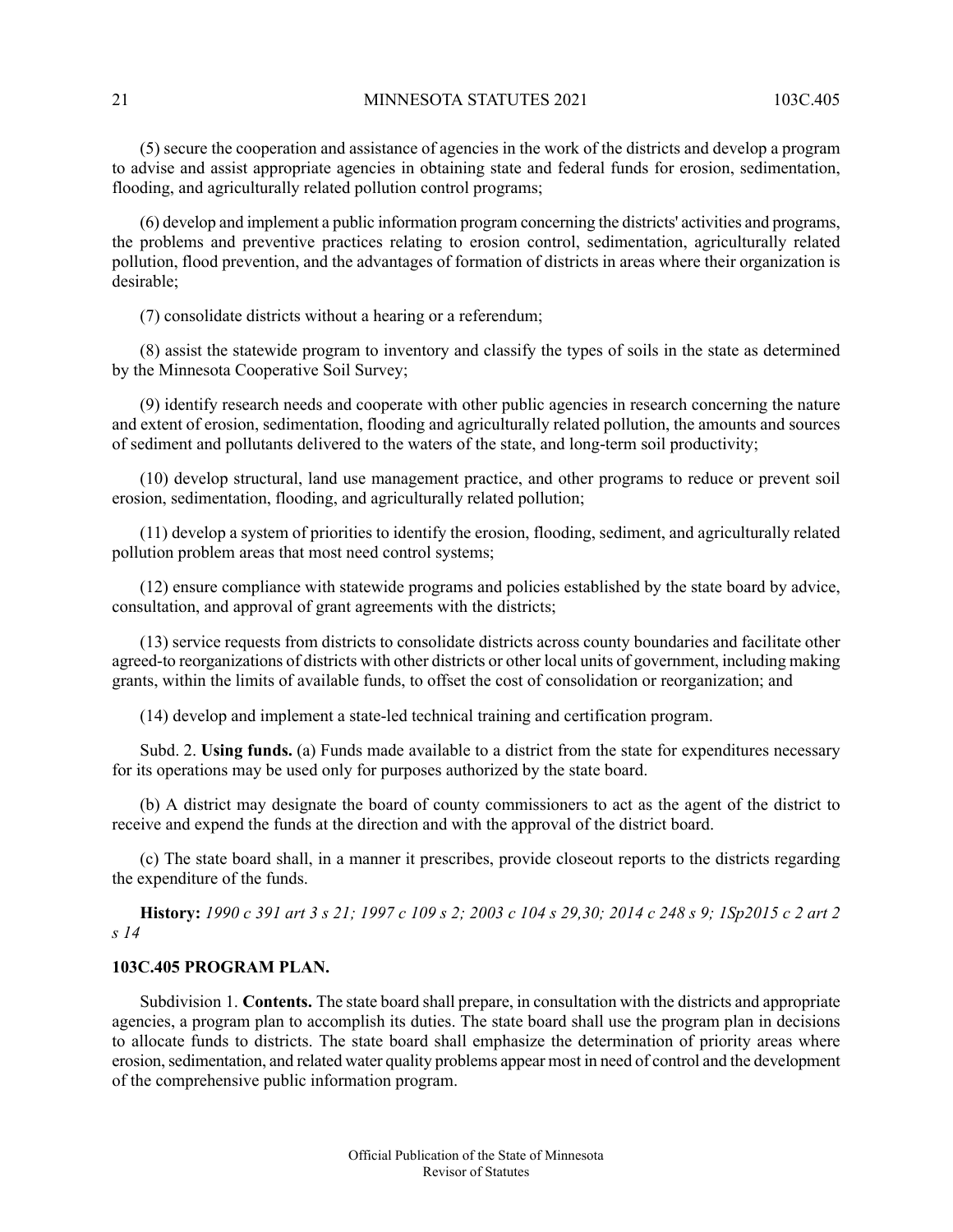Subd. 2. **Informational hearing on plan.** To develop the program plan, the state board may request existing pertinent information from state agencies and may conduct hearings.

Subd. 3. **Coordination with state resource plans.** The program plan shall be coordinated as closely as possible with the statewide framework water resources plan, the statewide water quality management plan, and other statewide resource plans.

Subd. 4. **Review and revision.** The state board shall review and revise the program plan at intervals it deems appropriate.

<span id="page-21-1"></span><span id="page-21-0"></span>**History:** *1990 c 391 art 3 s 22*

#### **COST-SHARING CONTRACTS**

### **103C.501 COST-SHARING CONSERVATION CONTRACTS FOR EROSION CONTROL AND WATER MANAGEMENT.**

Subdivision 1. **Cost-share authorization.** The state board may allocate available funds to districts to share the cost of systems or practices for erosion or sedimentation control or water quality improvement that are designed to protect and improve soil and water resources.

Subd. 2. **Request by district board.** A district board requesting funds of the state board must submit an application in a form prescribed by the board containing:

- (1) a comprehensive plan;
- (2) an annual work plan; and
- (3) an application for cost-sharing funds.

Subd. 3. **Approving application.** If the state board approves the comprehensive plan, including the plan's most recent amendment, the annual work plan, and the application of the district, the state board shall determine the specific amount of funds to allocate to the district for cost-sharing contracts.

Subd. 4. **Cost-sharing funds.** (a) The state board shall allocate cost-sharing funds to areas with high priority erosion,sedimentation, or water quality problems or water quantity problems due to altered hydrology. The areas must be selected based on priorities established by the state board.

(b) The allocated funds must be used for conservation practices for high priority problems identified in the comprehensive and annual work plans of the districts, for the technical assistance portion of the grant funds to leverage federal or other nonstate funds, or to address high-priority needs identified in local water management plans or comprehensive watershed management plans.

Subd. 5. **Contracts by districts.** (a) A district board may contract on a cost-share basis to furnish financial aid to a land occupier or to a state agency for permanent systems for erosion or sedimentation control or water quality or water quantity improvements that are consistent with the district's comprehensive and annual work plans.

(b) A district board, with approval from the state board and consistent with state board rules and policies, may contract on a cost-share basisto furnish financial aid to a land occupier for nonstructural land management practices that are part of a planned erosion control or water quality improvement plan.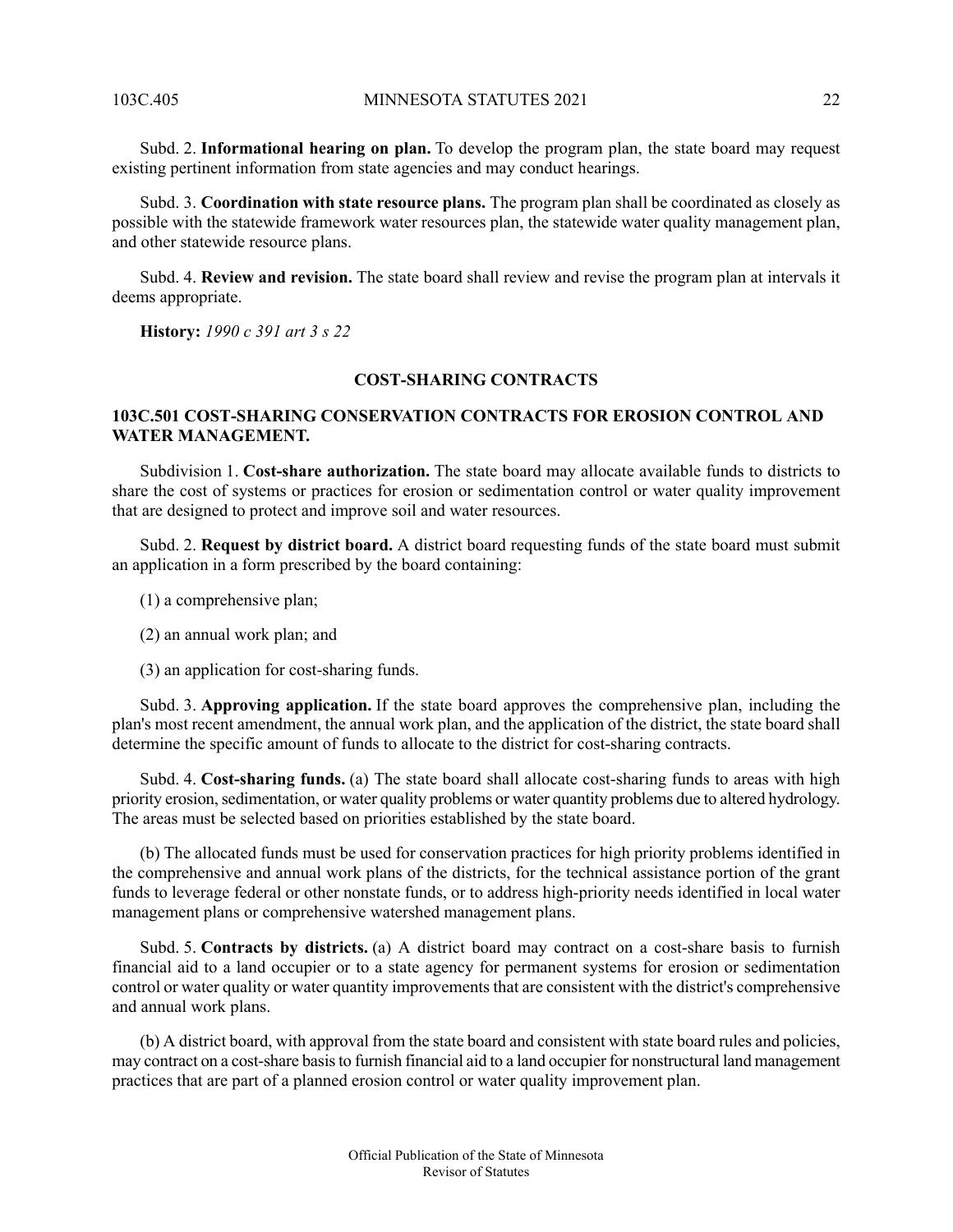(c) The duration of the contract must, at a minimum, be the time required to complete the planned systems. A contract must specify that the land occupier is liable for monetary damages and penalties in an amount up to 150 percent of the financial assistance received from the district, for failure to complete the systems or practices in a timely manner or maintain the systems or practices as specified in the contract.

(d) A contract may provide for cooperation or funding with federal agencies. A land occupier or state agency may provide the cost-sharing portion of the contract through services in kind.

(e) The state board or the district board may not furnish any financial aid for practices designed only to increase land productivity.

(f) When a district board determines that long-term maintenance of a system or practice is desirable, the board may require that maintenance be made a covenant upon the land for the effective life of the practice. A covenant under this subdivision shall be construed in the same manner as a conservation restriction under section 84.65.

Subd. 6. **Policies and rules.** (a) The state board may adopt rules and shall adopt policies prescribing:

(1) procedures and criteria for allocating funds for cost-sharing contracts;

(2) standards and guidelines for cost-sharing contracts;

(3) the scope and content of district comprehensive plans, plan amendments, and annual work plans;

(4) standards and methods necessary to plan and implement a priority cost-sharing program, including guidelines to identify high priority erosion, sedimentation, and water quality problems and water quantity problems due to altered hydrology;

(5) the share of the cost of conservation practices to be paid from cost-sharing funds; and

(6) requirements for districts to document their efforts to identify and contact land occupiers with high priority problems.

<span id="page-22-0"></span>(b) The rules may provide that cost-sharing may be used for windbreaks and shelterbelts for the purposes of energy conservation and snow protection.

<span id="page-22-1"></span>History: 1990 c 391 art 3 s 23; 1997 c 216 s 91; 2006 c 251 s 1; 2009 c 176 art 1 s 27-30; 2013 c 143 *art 4 s 4; 1Sp2015 c 2 art 2 s 15*

#### **WORKS OF IMPROVEMENT**

### **103C.601 WORKS OF IMPROVEMENT.**

Subdivision 1. **Authority.** (a) The district board may, if directed by resolution of the boards of commissioners from the counties where the district is located undertake, construct, install, maintain, and operate works of improvement for a district purpose. The district board may:

(1) use the proceeds of tax levies, assessments, and other available funds for the works of improvement;

- (2) acquire necessary real or personal property by purchase or gift for the works of improvement;
- (3) contract, survey, plan, construct, install, maintain, and operate the works of improvement; and

(4) exercise other authorized powers.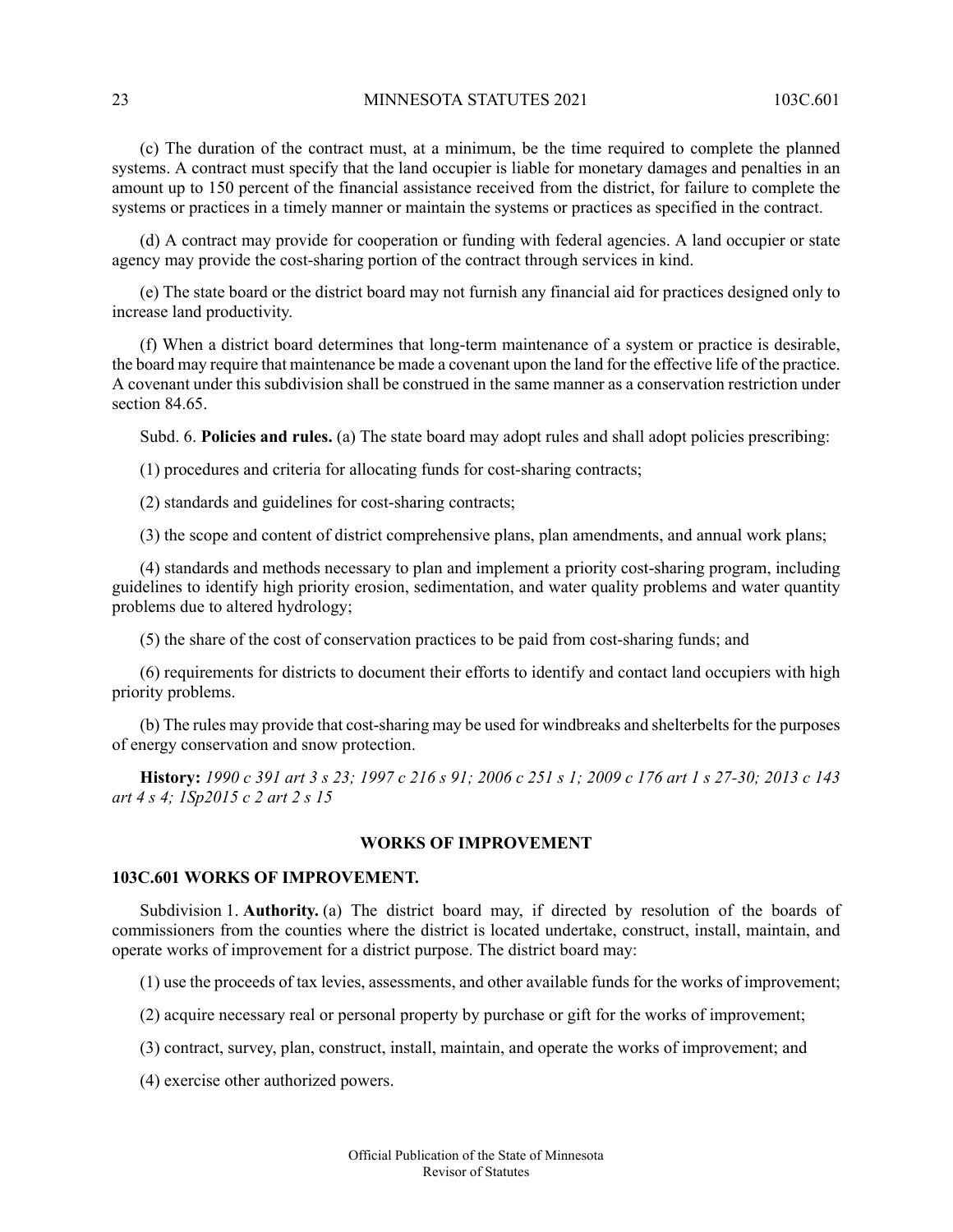(b) Two or more district boards may jointly exercise the powers granted by this section.

Subd. 2. **Request for project.** A program for works of improvement in any area within one or more districts may be initiated upon written request for a project submitted to the district board by one or more of the owners of land in the affected area. The request must include:

(1) a general description of the area proposed for inclusion in an improvement work unit, with a proposed name or number for the project;

(2) a description of the affected land owned by the signers; and

(3) a statement of the objectives of the proposed works in furtherance of the authorized purposes, the grounds upon which the project will be of public benefit and utility and promote the public health, safety, and welfare, and special benefits to property that will result from the project.

Subd. 3. **Surveys and studies.** As soon as practicable after receipt of the request the district board shall have necessary preliminary surveys and studies conducted.

Subd. 4. **Recommendation to establish.** (a) The district board may, by resolution, recommend the establishment of an improvement work unit and a program for works of improvement in the work unit to the boards of county commissioners of the counties where the affected land is located if the district board determines the proposed works of improvement:

(1) are feasible;

(2) will be of public utility and benefit;

(3) will promote the public health, safety, and welfare; and

(4) will further the authorized purposes and best interests of the district.

(b) The district board shall by resolution give the improvement work unit an appropriate name or number, which may be different from the one proposed in the initial project request.

(c) The resolution shall recommend definite boundaries for the improvement work unit, which may be those proposed in the request or modified as the district board deems advisable.

(d) In the resolution the district board may also enlarge, reduce, or otherwise modify the proposed objectives of the program, but not make a substantial change in its main purposes as stated in the initial project request unless consented to in writing by the signers of the request.

(e) At any time before further action is taken on the project as provided in section 103C.605 the district board may amend the resolution, subject to the foregoing limitations.

Subd. 5. **Preliminary general plan.** (a) After adoption of the resolution recommending the improvement work unit and program under subdivision 4, the district board after being directed by resolution of the affected boards of county commissioners may have further surveys and studies made as necessary.

(b) The district board may then have a preliminary general plan with cost estimates made to implement the program for the improvement work unit or part of the work unit.

Subd. 6. **Financial aid.** (a) The district board, at the direction of the affected county boards, may apply for federal aid, state aid, or aid available from other sources for the works of improvement in the program or part of the works of improvement under federal or state law.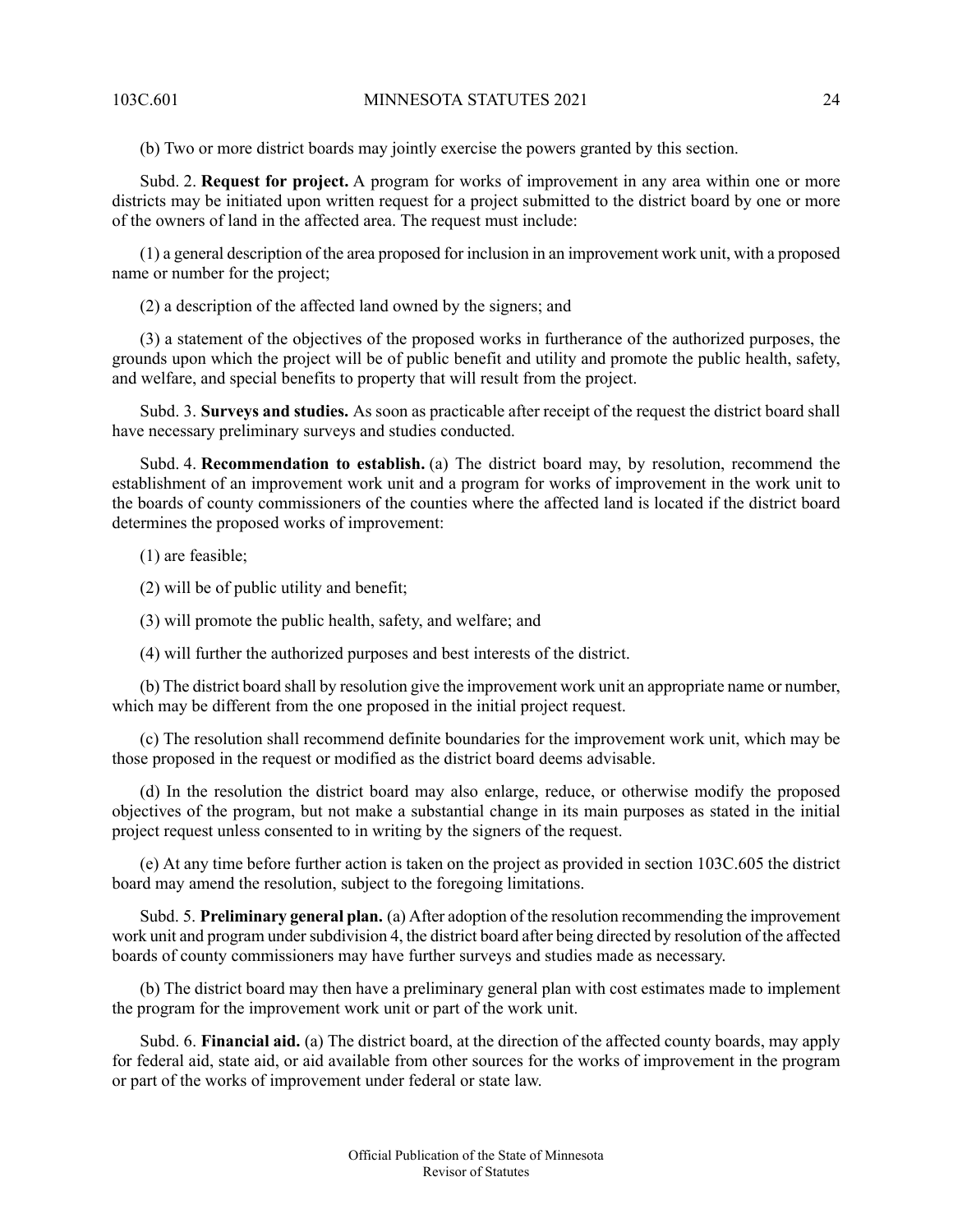25 MINNESOTA STATUTES 2021 103C 605

(b) The district board may take the steps necessary to determine whether aid will be available and the amount of the aid. The district board may consider how the cost of the works not expected to be paid by federal or other aid may be met from funds of the district or from the proceeds of assessments on benefited property or otherwise, and the district board may make estimates of the amounts and sources.

Subd. 7. **Necessary cooperation or joint action.** If the cooperation or joint action of an adjacent district or other public agency is desirable for the program, the district board, at the direction of the affected county boards, may negotiate with the authorities concerned for cooperation or joint action.

Subd. 8. **Recommendation report.** (a) After completion of the requirements in subdivisions 1 to 7, the district board may make and file a recommendation report, summarizing findings and recommendations for further action on all or part of the program and containing substantially the engineering information required by section 103D.711, subdivisions 1 to 3.

(b) The district board shall make the recommendation report and the preliminary general plan for the improvement work unit available to the affected county boards and to all other public agencies and concerned persons, and may provide other publicity that it deems advisable. The district board shall transmit a copy of the recommendation report and preliminary general plan to regional development agencies where the project is located. If the preliminary general plan involves a project for which a water-use permit or public-waters-work permit is required from the commissioner of natural resources under chapter 103G, or for which proceedings will be instituted under chapter 103E, the district board shall transmit the recommendation report and plan to the commissioner of natural resources and to the state board.

Subd. 9. **State board review.** (a) The state board shall review the recommendation report and preliminary general plan and, if the state board concludes that the plan is inconsistent with systematic administration of state water policy, the state board shall report the conclusion to the district board and the commissioner of natural resources within 60 days after receiving the recommendation report and preliminary general plan.

(b) The district board may modify and retransmit the recommendation report and preliminary general plan to the state board, or request a hearing on the recommendation report and preliminary general plan. The state board shall hear the matter in the manner and following the procedures provided in sections 103A.321 to 103A.341, for the hearing of cases when the state board consents to intervention proceedings.

<span id="page-24-0"></span>(c) Unless the state board concludes that the report and plan are inconsistent with state water policy, the district board, with the approval of the county boards, may adopt and sponsor the improvement work unit and a program of work for the unit.

**History:** *1990 c 391 art 3 s 24*

### **103C.605 COUNTY DETERMINATION OF PROJECT.**

Subdivision 1. **Petition.** (a) The county board or joint county board, acting jointly under section 471.59, may take action on a project within the improvement work unit to construct or install works of improvement or part of the works of improvement pursuant to the recommendation report after receiving a petition.

(b) The petition must be for a project signed by:

(1) at least 25 percent of the owners of the land over which the proposed improvement work passes;

(2) at least 25 percent of the owners of land where the proposed improvement is located;

(3) the owners of at least 30 percent of the land area over which the proposed improvement work passes;

or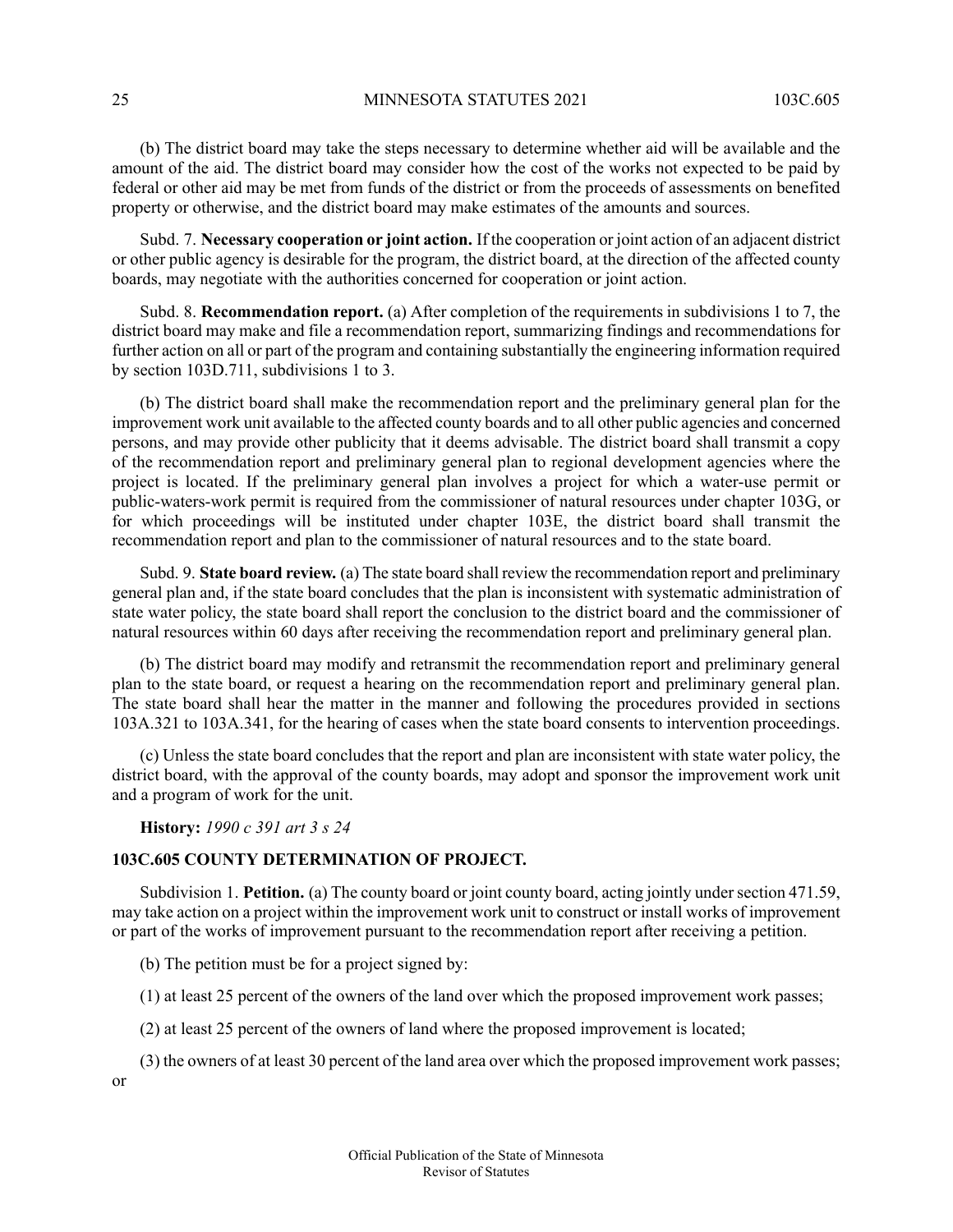(4) the owners of at least 30 percent of the land area where the proposed project is located.

(c) The petition must describe the land and request the county board or joint county board to hold a hearing on the practicability and desirability of implementing the project in accordance with the preliminary general plan and the recommendation report of the district board.

(d) If the recommendation report specifies that part of the cost of the project is to be paid from the proceeds of assessments on benefited property, one or more of the petitioners, upon filing the petition and before action is taken on the petition, must file a bond to the county or counties conditioned as provided by section 103E.202, for a county drainage system, to be approved by the chair of the board.

Subd. 2. **Hearing.** The county board or joint county board shall set a time and place for the hearing on the petition, and give notice of the hearing as provided in section 103E.261, subdivision 1.

Subd. 3. **Resolution for further action.** (a) After the hearing the county board or joint county board may adopt a resolution directing further action on the project if it makes and states findings that implementation of the project as requested in the petition will be:

(1) feasible;

(2) in accordance with the recommendation report;

(3) in furtherance of the objectives and purposes of the recommendation report; and

(4) within the estimated cost for which funds may reasonably be expected to be available.

<span id="page-25-0"></span>(b) By the resolution the county board or joint county board shall determine the amount to be paid from the varioussources of available or potentially available funds, including federal aid, district funds, assessments on benefited property, and other funds. The amount payable from district funds may not exceed the value of the general public benefit of the project to the district as determined by the district board.

**History:** *1990 c 391 art 3 s 25*

#### **103C.611 PROJECT WITHOUT ASSESSMENTS.**

Subdivision 1. **Order establishing project.** (a) If a portion of the project cost is not to be paid from assessments on benefited property, the county board or joint county board may proceed with complete surveys and detailed plans and specifications and make an order establishing the project. The order shall contain findings substantially conforming to those required by section 103E.341, subdivision 2.

(b) Notice summarizing the findings and order shall be served upon the persons entitled to notice of a county drainage project in section 103E.325, unless the notice is waived in writing by each person entitled to the notice. Waiver of notice must be filed with the county auditor.

<span id="page-25-1"></span>Subd. 2. **Acquiring property and materials.** Unless an appeal is taken within 30 days after the notice is given, the county board or joint county board may proceed to acquire necessary rights or property, procure materials, let contracts, and take other steps appropriate to complete the project.

Subd. 3. **Delegating duties to district.** The county board or joint county board may delegate its duties and powers under this section to the district board or joint district board but the district board or joint district board may not exercise the power of eminent domain.

**History:** *1990 c 391 art 3 s 26*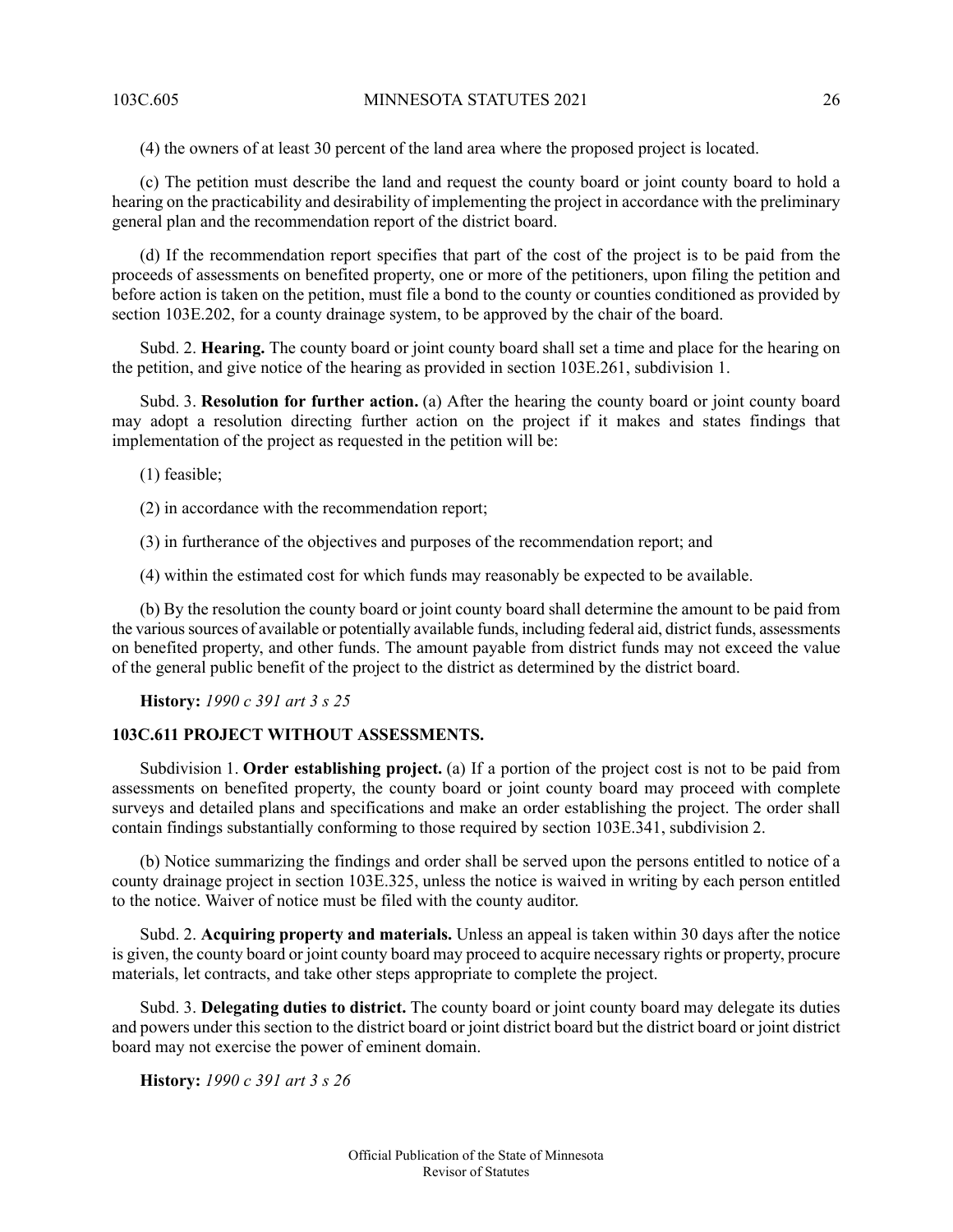#### **103C.615 ACTION ON PROJECT WITH ASSESSMENTS.**

Subdivision 1. **Viewers.** If part of the cost of the project is to be paid from the proceeds of assessments on benefited property, viewers must be appointed as provided in section 103E.305, and report as required by sections 103E.311, 103E.315, and 103E.321.

Subd. 2. **Engineering services.** The board or joint board of county commissioners shall direct the petitioners or, with its consent, the district board or joint district board, to provide engineering services as necessary to produce final plans adequate for construction of the proposed improvement.

Subd. 3. **Hearing.** The county board or joint county board shall then give notice of and conduct a final hearing substantially in accordance with sections 103E.325 to 103E.341, as for a drainage proceeding, so far as the procedure is consistent with sections 103C.601 to 103C.635.

Subd. 4. **Assessments greater than benefits.** If the county board or joint county board determines that the total benefits to property are not as much as the amount payable from the proceeds of assessments as specified in the recommendation report of the district board, the petition shall be dismissed and further action on the project discontinued unless the county board or joint county board determines that the deficiency may be met by increasing the amount payable from other funds.

Subd. 5. **Establishing project.** (a) If it determines that the total benefits to property are as much as or more than the amount payable from the proceeds of assessments as specified in the report and that the other requirements of law have been complied with, the county board or joint county board shall by an order containing the findings establish the project as reported or amended and adopt and confirm the viewers' report as made or amended.

(b) If the total amount of benefitsto be assessed upon property pursuant to the viewers' report as confirmed is greater than the amount specified as payable from assessments in the report of the district board, the county board or joint county board may reduce the amounts payable from other sources in proportions it may determine.

(c) Further action shall be taken as provided in chapter 103E, so far as is appropriate, except that each tract of land affected shall be assessed for the full amount of benefits, less damages, if any, as shown by the viewers' report as confirmed, unless the total amount of benefits, less damages, exceeds the total actual cost of the project to be paid from the assessments, in which case the cost shall be prorated as provided in section 103E.601.

Subd. 6. **County funding share of project.** (a) Upon filing of the viewers' report as provided in this section, the county board of each county affected shall provide funds to meet its proportionate share of the total cost of the improvement, as shown by the report and order of the county board or joint county board. The county may issue bonds for the purpose in the amount necessary in the manner provided in section 103E.635.

(b) The provision of section 103E.635, requiring the county board to let a contract for construction before issuing bonds does not apply to bonds issued to provide funds required to be furnished by this section.

Subd. 7. **Delegating duties to district.** (a) The county board or joint county board, pursuant to agreement with the district board, may by resolution direct the district to undertake, construct, install, maintain, and operate the improvement upon mutually agreed terms. If it is necessary to acquire property by eminent domain, the county, or the counties acting jointly, shall do so and convey the property to the district pursuant to the agreement.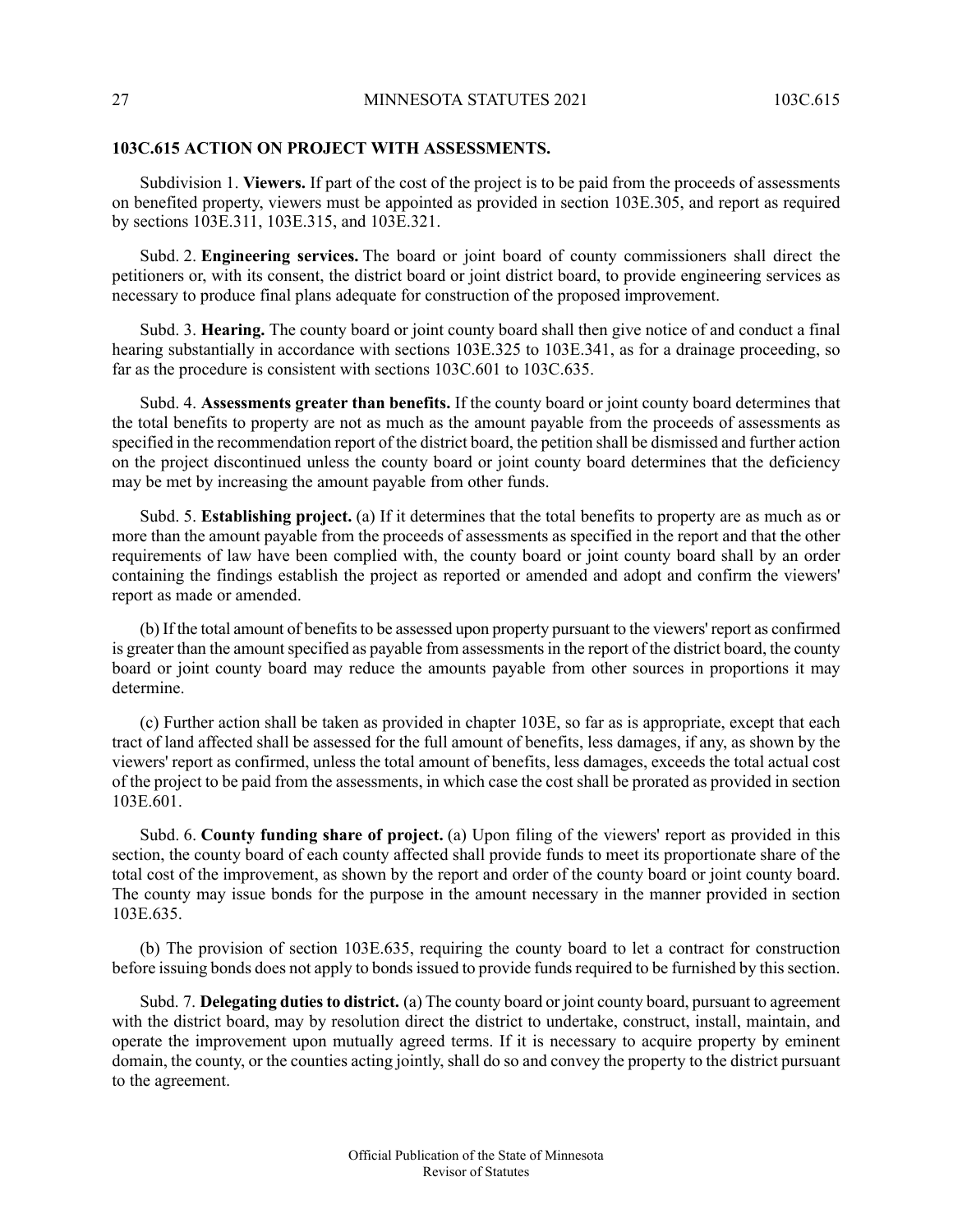103C.615 MINNESOTA STATUTES 2021 28

(b) If, pursuant to an agreement, the responsibility for an improvement is vested in a district, the county treasurers shall transmit the proceeds of assessments or bond issues, when collected, to the treasurer of the district. The district treasurer shall credit the proceeds to the proper funds under the direction of the district board.

<span id="page-27-0"></span>**History:** *1990 c 391 art 3 s 27*

#### **103C.621 PROJECT BONDS.**

The county board may pledge the proceeds of assessments on property made for the purposes of a project, any revenues derived from the project, and the proceeds of tax levies or funds from other sources to pay bonds issued for the project.

<span id="page-27-1"></span>**History:** *1990 c 391 art 3 s 28*

#### **103C.625 STATUS OF DISCONTINUED PROJECT.**

<span id="page-27-2"></span>If a project is discontinued after action on it has begun under section 103C.605, the project shall have the same status as if the action had not begun. The recommendation report of the district board on the project shall continue to be subject to amendment, a new petition for further action may be made at any time as provided in section 103C.605, and further proceedings may be conducted.

**History:** *1990 c 391 art 3 s 29; 2019 c 50 art 1 s 27*

#### **103C.631 REPAIR.**

Subdivision 1. **Definition.** The term "repair" used in this section means to restore a work of improvement or part of it as nearly as practicable to the same condition as when originally constructed or subsequently improved.

Subd. 2. **Maintaining projects.** After the construction of a project is completed and accepted by the board of the county or district board having authority over the project, the county board or district board shall maintain the project or the part of the project that is in its jurisdiction and provide the repairs required to keep the project efficient.

Subd. 3. **Repair authority.** The county board or district board shall have the powers and duties of the drainage authority under sections 103E.701 to 103E.745, except as provided in subdivision 4.

<span id="page-27-3"></span>Subd. 4. **Financing repairs.** If the board is a district board, the financing of repairs which require assessments and bond issues shall be the responsibility of the county board or joint county board. The county board or joint county board shall finance repairs in the same way as original construction of the project and as provided in sections 103E.701 to 103E.745, so far as appropriate.

**History:** *1990 c 391 art 3 s 30*

#### **103C.635 APPEALS.**

(a) A person aggrieved by an order of a county board or joint county board in a proceeding undersections 103C.601 to 103C.631 may appeal to the district court upon the grounds and in the manner provided by sections 103E.091 and 103E.095, for a county drainage proceeding.

(b) Notices required by sections 103E.091 and 103E.095, to be filed with the county auditor shall also be filed with the district board or joint district board.